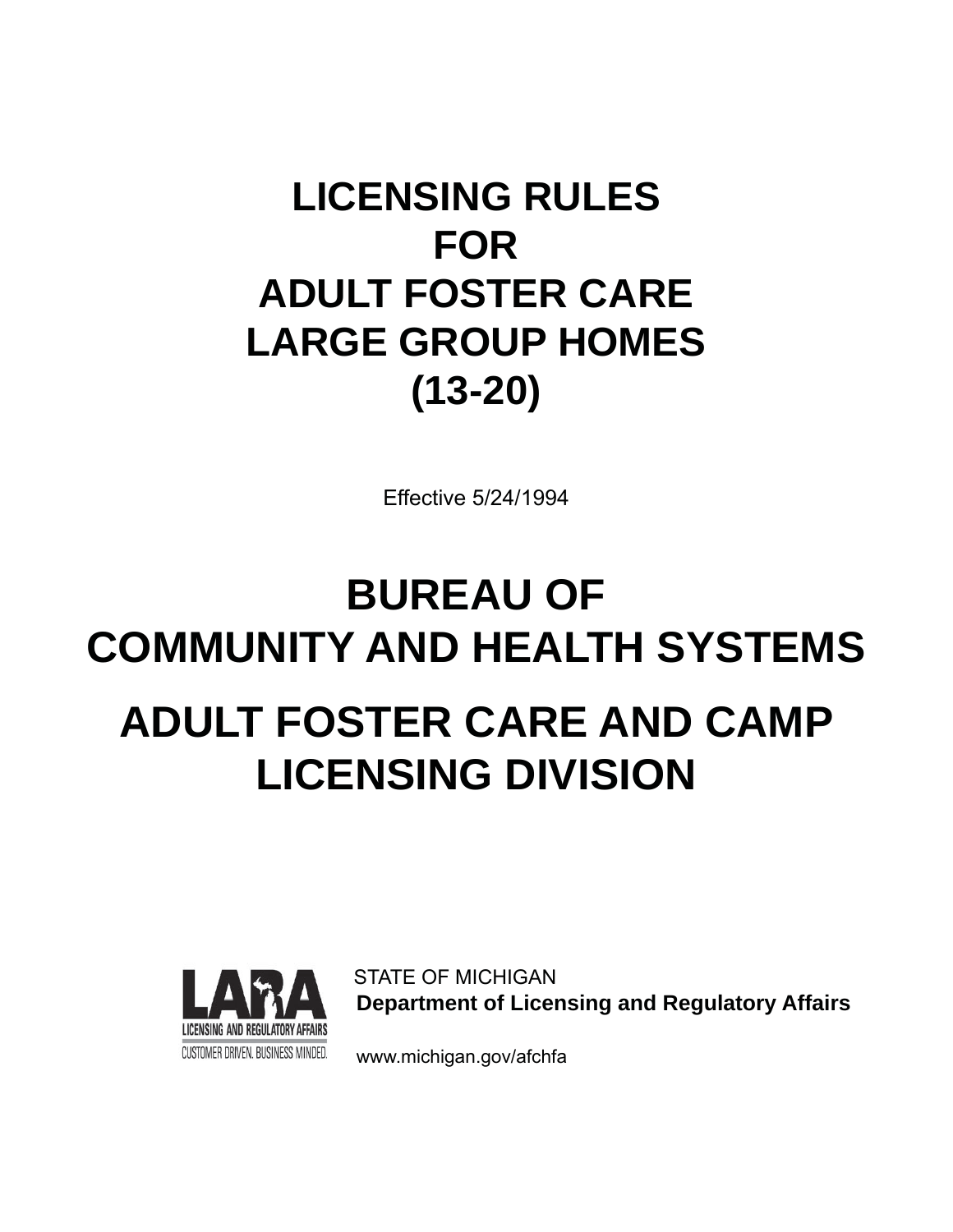#### **PREFACE**

By Executive Order No. 1996-1 effective April 1, 1996, the references to the Department of Social Services within Act No. 218 are now assigned to the Department of Consumer & Industry Services, the references to the Department of Mental Health are now assigned to the Department of Community Health and the references to the Department of Public Health are now assigned to the Department of Community Health, the Department of Environmental Quality, and the Department of Agriculture.

By Executive Order No. 2003-18 effective December 7, 2003, the references to the Department of Social Services within Act No. 218 are now assigned to the Michigan Family Independence Agency.

By Executive Order No. 2004-38, effective March 15, 2005, the references to the Michigan Family Independence Agency within Act No. 218 are now assigned to the Department of Human Services.

By Executive Order No. 2015-04, effective April 10, 2015, the references to the Michigan Department of Human Services within Act No. 218 are now assigned to the Department of Licensing and Regulatory Affairs and references to Michigan Department of Community Health are assigned to the Michigan Department of Health and Human Services.

Requests for additional copies of this publication should be directed to the Michigan Department of Licensing and Regulatory Affairs, Bureau of Community and Health Systems, PO Box 30664, Lansing, Michigan 48909-8164.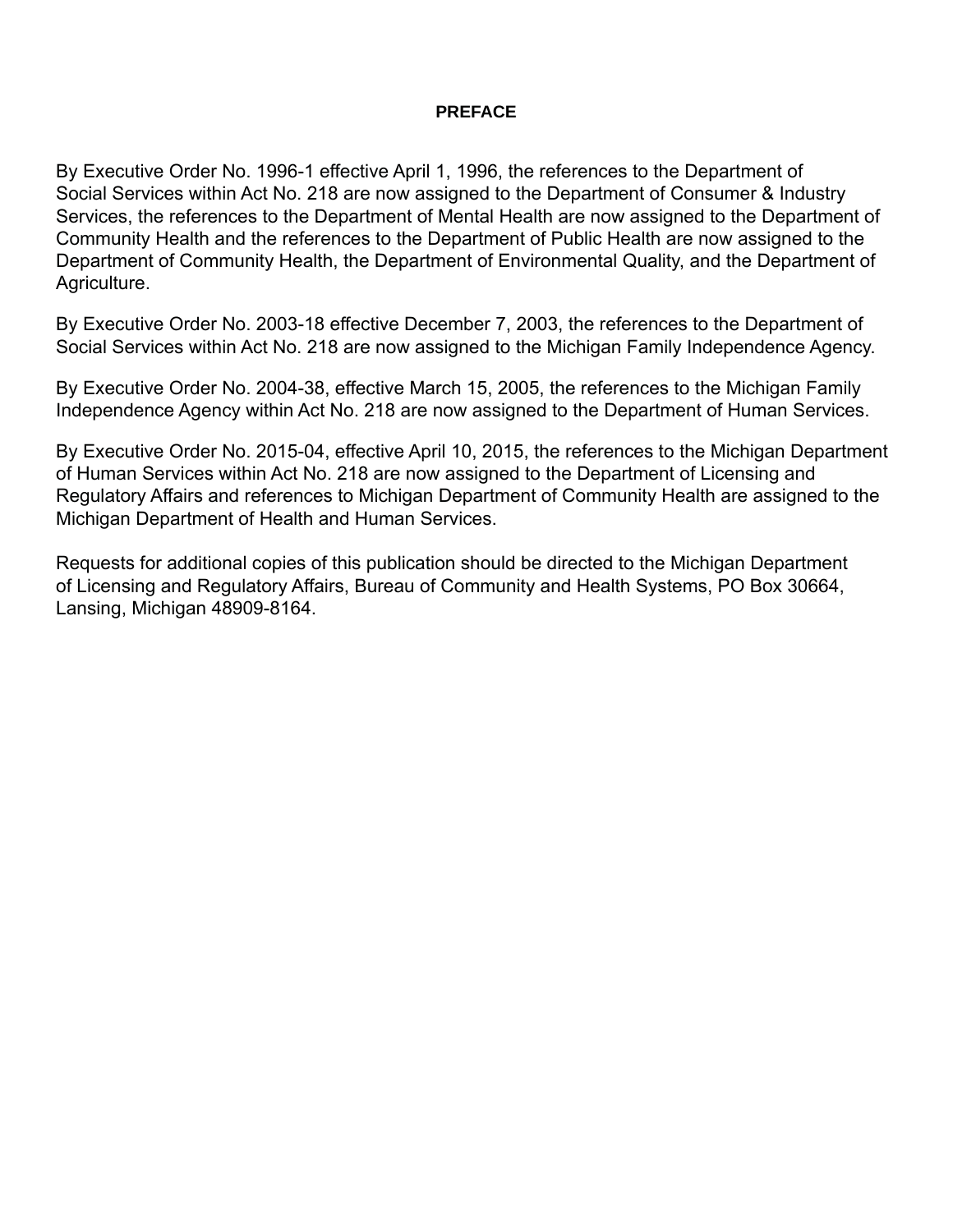## **MICHIGAN DEPARTMENT OF LICENSING AND REGULATORY AFFAIRS ADULT FOSTER CARE AND CAMP LICENSING DIVISION ADULT FOSTER CARE LARGE GROUP HOMES (13-20)**

## **TABLE OF CONTENTS**

| R400.15101  |                                                                                |  |
|-------------|--------------------------------------------------------------------------------|--|
| R 400.15102 |                                                                                |  |
| R400.15103  | Licenses; required information; fee; effect of failure to cooperate with       |  |
|             | inspection or investigation; posting of license; reporting of changes in       |  |
|             |                                                                                |  |
| R400.15104  |                                                                                |  |
| R 400.15105 |                                                                                |  |
| R400.15106  |                                                                                |  |
|             |                                                                                |  |
|             |                                                                                |  |
| R 400.15201 | Qualifications of administrator, direct care staff, licensee, and members      |  |
|             | of household; provision of names of employee, volunteer, or member of          |  |
|             | household on parole or probation or convicted of felony; food service staff 4  |  |
| R 400.15202 |                                                                                |  |
| R 400.15203 |                                                                                |  |
| R 400.15204 |                                                                                |  |
| R 400.15205 | Health of a licensee, direct care staff, administrator, other employees,       |  |
|             | those volunteers under the direction of the licensee, and members of the       |  |
|             |                                                                                |  |
| R400.15206  |                                                                                |  |
| R 400.15207 |                                                                                |  |
| R 400.15208 |                                                                                |  |
| R 400.15209 |                                                                                |  |
| R 400.15210 |                                                                                |  |
|             |                                                                                |  |
| R400.15301  | Resident admission criteria; resident assessment plan; emergency               |  |
|             | admission; resident care agreement; physician's instructions; health           |  |
|             |                                                                                |  |
| R 400.15302 | Resident admission and discharge policy; house rules; emergency                |  |
|             | discharge; change of residency; restricting resident's ability to make living  |  |
|             | arrangements prohibited; provision of resident records at time of discharge  9 |  |
| R400.15303  |                                                                                |  |
| R 400.15304 |                                                                                |  |
|             |                                                                                |  |
| R400.15305  |                                                                                |  |
| R400.15306  |                                                                                |  |
| R400.15307  |                                                                                |  |
| R400.15308  |                                                                                |  |
| R400.15309  |                                                                                |  |
| R400.15310  |                                                                                |  |
| R 400.15311 | Investigation and reporting of incidents, accidents, illnesses, absences,      |  |
|             |                                                                                |  |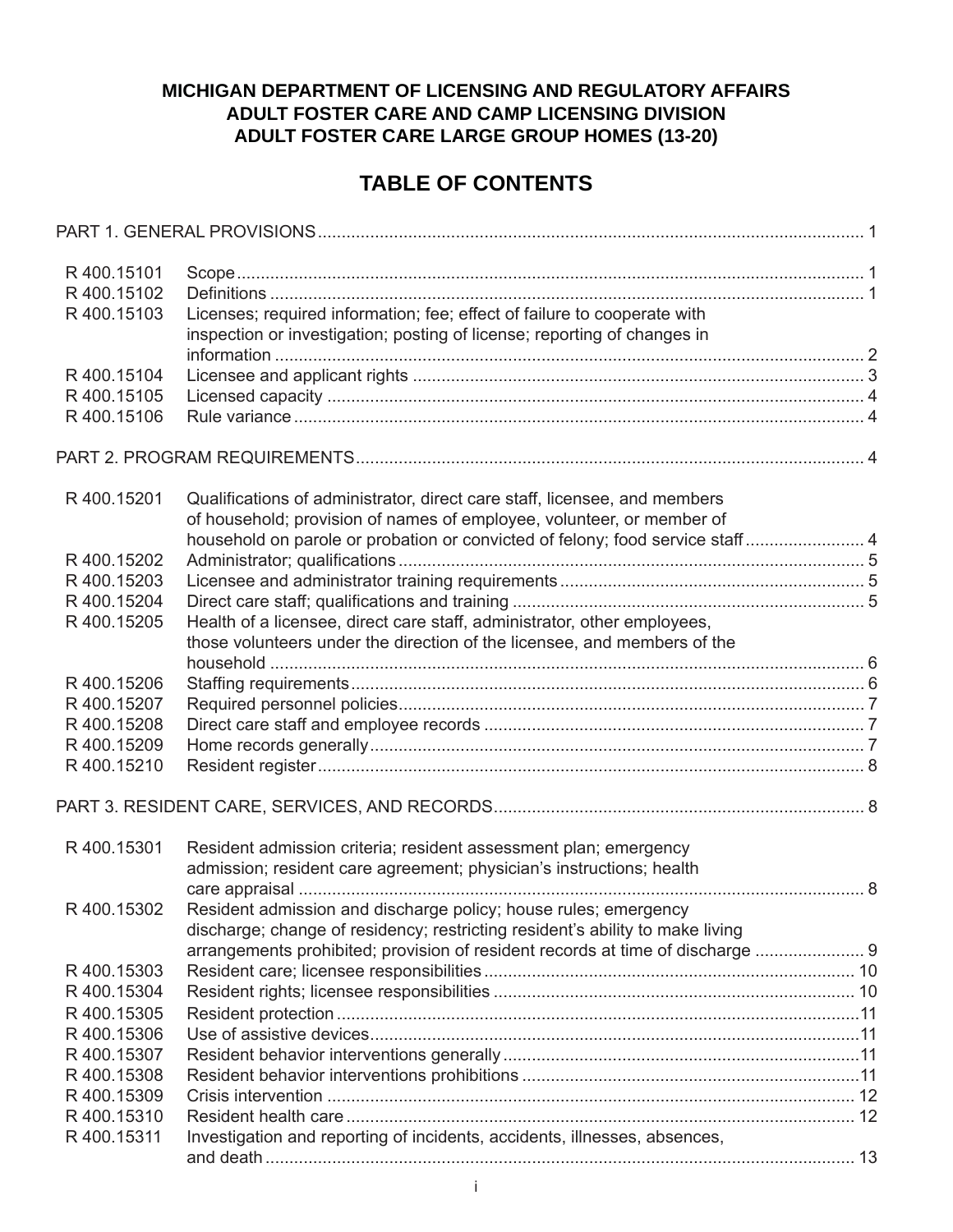| R400.15312  |                                                                                  |  |
|-------------|----------------------------------------------------------------------------------|--|
| R400.15313  |                                                                                  |  |
| R 400.15314 |                                                                                  |  |
| R 400.15315 |                                                                                  |  |
| R400.15316  |                                                                                  |  |
| R 400.15317 |                                                                                  |  |
| R 400.15318 | Emergency preparedness; evacuation plan; emergency transportation 17             |  |
| R 400.15319 |                                                                                  |  |
|             |                                                                                  |  |
| R 400.15401 |                                                                                  |  |
| R400.15402  |                                                                                  |  |
| R400.15403  |                                                                                  |  |
| R400.15404  |                                                                                  |  |
| R 400.15405 |                                                                                  |  |
| R400.15406  |                                                                                  |  |
| R400.15407  |                                                                                  |  |
| R400.15408  |                                                                                  |  |
| R 400.15409 |                                                                                  |  |
| R 400.15410 |                                                                                  |  |
| R 400.15411 |                                                                                  |  |
|             |                                                                                  |  |
| R 400.1151  |                                                                                  |  |
| R 400.1152  |                                                                                  |  |
| R 400.1153  | Denial of License renewal based upon previously reviewed convictions prohibited; |  |
|             |                                                                                  |  |
|             |                                                                                  |  |
| R400.16001  |                                                                                  |  |
|             |                                                                                  |  |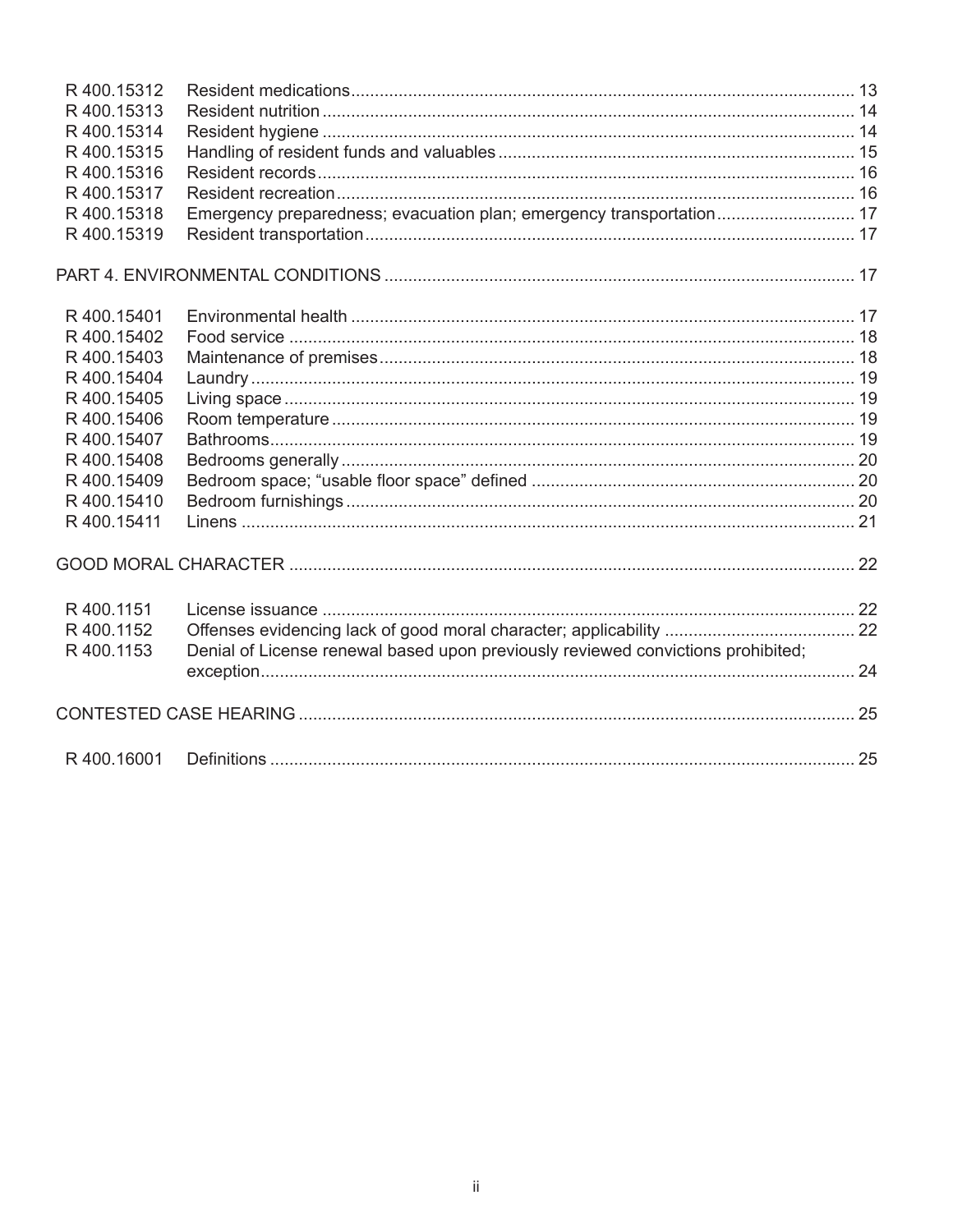## **DEPARTMENT OF LICENSING AND REGULATORY AFFAIRS ADULT FOSTER CARE AND CAMP LICENSING DIVISION ADULT FOSTER CARE LARGE GROUP HOMES (13-20)**

(By authority conferred on the department of social services by section 9 of Act No. 380 of the Public Acts of 1965, as amended, and sections 10 and 13 of Act No. 218 of the Public Acts of 1979, as amended, being SS16.109, 400.710, and 400.713 of the Michigan Compiled Laws)

#### **PART 1. GENERAL PROVISIONS**

#### **R 400.15101 Scope.**

Rule 101. This part applies to all adult foster care large group homes that are licensed or proposed for 13 to 20 persons.

**History:** 1994 MR 3, Eff. May 24, 1994.

#### **R 400.15102 Defi nitions.**

Rule 102. (1) As used in these rules:

(a) "Act" means Act No. 218 of the Public Acts of 1979, as amended, being S400.701 et seq. of the Michigan Compiled Laws.

(b) "Administrator" means the person who is designated by the licensee to be responsible for the daily operation and management of the adult foster care large group home. The administrator may be the licensee.

(c) "Admission policy" means a home's public statement of its purpose, eligibility requirements for admission, and application procedures for admission.

(d) "Assessment plan" means a written statement which is prepared in cooperation with a responsible agency or person and which identifies the specific care and maintenance, services, and resident activities appropriate for each individual resident's physical and behavioral needs and well-being and the methods of providing the care and services, taking into account the preferences and competency of the individual.

(e) "Assistive device" means the use of an item such as a pillow or pad or medically supplied therapeutic support that is intended to achieve or maintain the proper position, posture, or balance of a resident. An assistive device may also be an item that is intended to promote, achieve, or maintain the resident's independence. Anything that is used with the intent to restrain a resident and that does not permit the resident to remove the device by himself or herself is a restraint and is not an assistive device.

(f) "Capacity" means the maximum number of residents for which a home is licensed.

(g) "Designated representative" means that person or agency which has been granted written authority, by a resident, to act on behalf of the resident or which is the legal guardian of a resident.

(h) "Direct care staff" means the adult who is designated by the licensee to provide personal care, protection, and supervision to residents.

(i) "Discharge policy" means a home's written statement of the conditions and procedures by which a resident is discharged from the home.

(j) "Health care appraisal" means a licensed physician's, licensed physician's assistant's, or registered nurse's statement that provides an assessment of the general physical condition of a resident.

(k) "Home" means an adult foster care large group home.

(l) "House rules" means those rules which are established by the licensee and which constitute expectations for resident conduct.

(m) "Isolation" means the complete and unattended separation of a resident from staff and other residents.

(n) "Members of the household" means all persons who live in the home, exclusive of residents.

(o) "Occupants" means all persons who live in the home.

(p) "Physical restraint" means the bodily holding of a resident with no more force than is necessary to limit the resident's movement.

(q) "Premises" means the home, grounds, and all other appurtenances.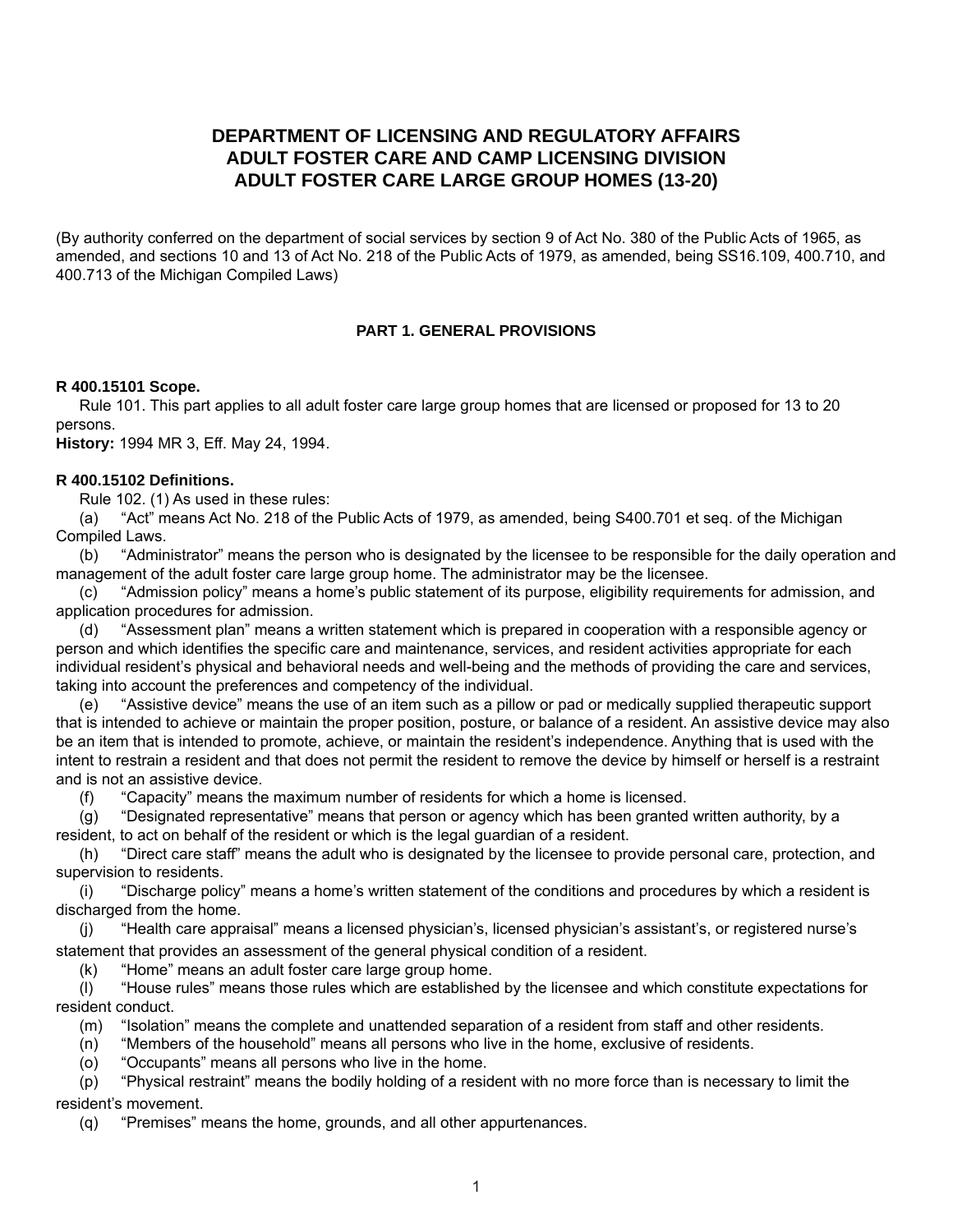(r) "Program statement" means a written description of the home's program, which shall at a minimum include the following:

(i) The population to be served.

(ii) Program goals, services, in addition to those provided in the home, and community resources to meet the residents' needs.

(iii) Services to be provided in the home to the residents, including a description of the types of staff competencies that are necessary to carry out these services.

- (iv) A description of any contract agreement through which services and programs are provided.
- (s) "Related" means any of the following relationships by marriage, blood, or adoption:
- (i) Spouse.
- (ii) Child.
- (iii) Parent.
- (iv) Brother.
- (v) Sister.
- (vi) Grandparent.
- (vii) Aunt.
- (viii) Uncle.
- (ix) Stepparent.
- (x) Stepbrother.
- (xi) Stepsister.
- (xii) Cousin.
- $(t)$  "Resident" means an adult as defined in section 3 of the act.

(u) "Resident funds" means any monies, securities, bonds, or stocks that are received by a licensee from, or on behalf of, a resident. Monies include all of the following:

- (i) Payment for adult foster care services.
- (ii) Personal allowance.
- (iii) Monies held as a trust obligation.
- $(iv)$  Monies in accounts with financial institutions.

(v) "Responsible agency" means a public or private organization that, upon written agreement with a resident or the resident's designated representative, provides either or both of the following:

- (i) Assessment planning and the establishment of an individual plan of service.
- (ii) Maintenance of ongoing follow-up services while the resident is in the home.

(w) "Street floor" means any story or floor level that is accessible from the street or from outside the building at grade and, at the main entrance, is not more than 21 inches above, nor more than 12 inches below, street or grade level at those points.

(x) "Substantial risk" means that a resident's behavior poses a serious imminent threat of bodily harm to himself or herself or others or the threat of the destruction of property and that the resident is capable of carrying out such harm or destruction.

(y) "Transportation services" means vehicle travel by public or private carrier and related cost to and from program resources in the community, including consultation, medical, and other services.

(z) "Valuables" means personal property of a resident, which includes jewelry, furniture, electronic equipment, appliances, and clothing items that have a value of more than \$25.00.

Terms defined in the act have the same meanings when used in these rules.

**History:** 1994 MR 3, Eff. May 24, 1994.

#### **R 400.15103 Licenses; required information; fee; effect of failure to cooperate with inspection or investigation; posting of license; reporting of changes in information.**

Rule 103. (1) An applicant for an adult foster care large group home license shall make available at the facility, or for the department's inspection and copying of all of the following items:

- (a) A current written admission policy and program statement.
- (b) Copies of all of the following:
- (i) Personnel policies.
- (ii) Job descriptions.
- (iii) Standard or routine procedures.
- (iv) Proposed staffing patterns.
- (v) An organizational chart.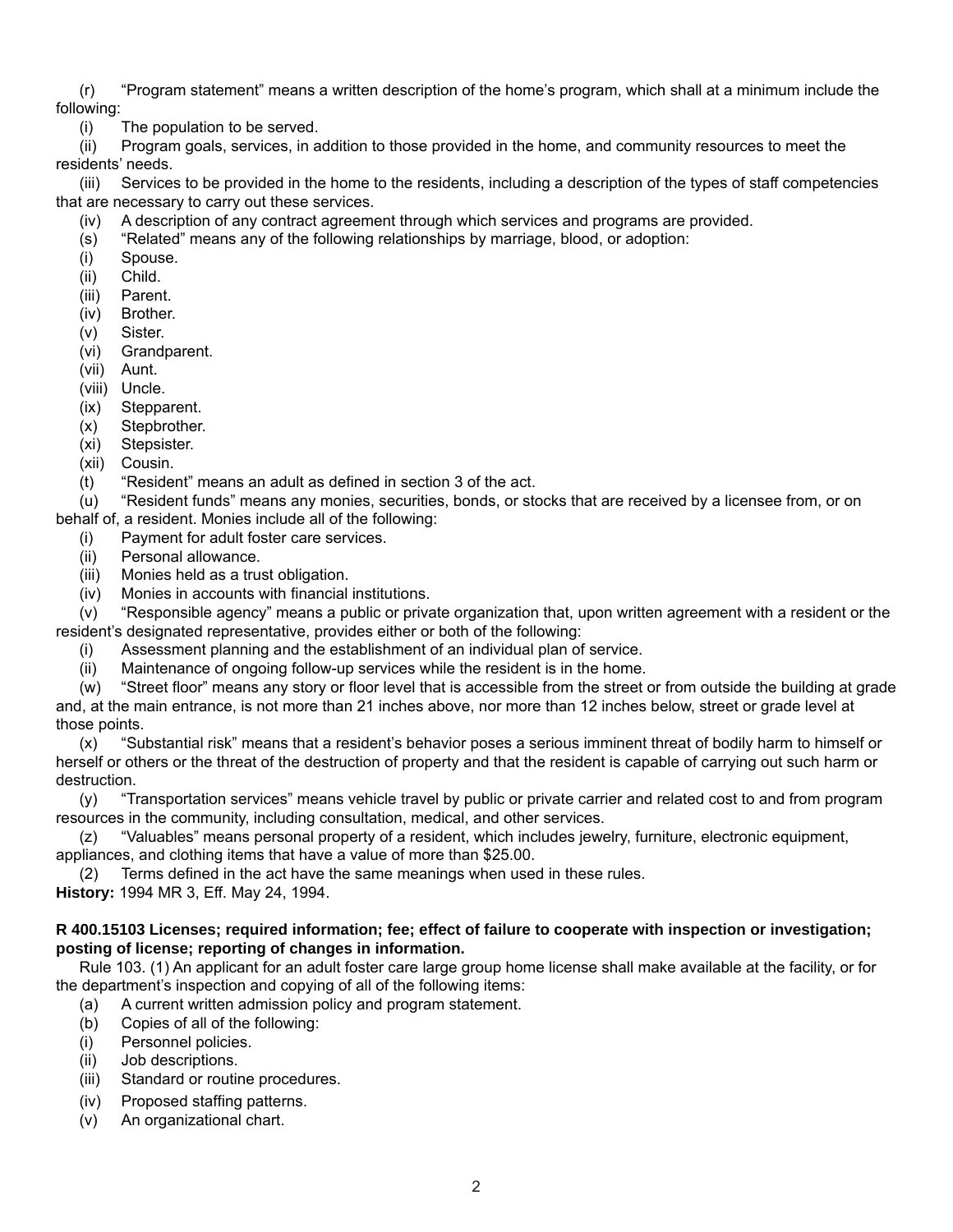(c) A copy of any current agreement or contract between the applicant or licensee, agency, person, or organization that provides or proposes to provide funding, care, treatment, or supplemental services as described in the home's program statement.

(d) A current floor plan of each level and basement of the entire structure, including the interior layout of foster care areas and room descriptions and specifics as to use, the number of beds, and the dimensions of floor space.

(e) A current financial statement and a proposed biennial budget.

(f) Verification of the lease, ownership, or right to occupy arrangements.

(g) Current articles of incorporation, a letter of authorization from the board of directors that designates the individual who is authorized to act on behalf of the corporation on licensing matters, a current list of the corporate directors, if applicable, and a certificate of incorporation.

(h) A current credit history for noncorporate applicants.

(2) A license fee shall accompany an original license application and a license renewal application. This fee is nonrefundable.

(3) The failure of an applicant or licensee to cooperate with the department in connection with an inspection or investigation shall be grounds for denying, suspending, revoking, or refusing to renew a license.

(4) The current license, whether regular, provisional, or temporary, shall be posted in the home and shall be available for public inspection.

(5) An applicant or licensee shall give written notice to the department of any changes in information that was previously submitted in or with an application for a license, including any changes in the household and in personnel-related information, within 5 business days after the change occurs. **History:** 1994 MR 3, Eff. May 24, 1994.

#### **R 400.15104 Licensee and applicant rights.**

Rule 104. (1) A licensee or an applicant shall have the right to be treated with courtesy, dignity, and fairness by the adult foster care licensing division staff of the department and shall not be discriminated against on the basis of race, religion, color, national origin, sex, age, handicap, height, weight, or marital status.

(2) The department shall provide a licensee or an applicant with written notice regarding appeal rights as provided by Act No. 306 of the Public Acts of 1969, as amended, being S24.201 et seq. of the Michigan Compiled Laws, and the act when there is official notification of the intent to take an adverse action against an applicant or a licensee.

(3) A licensee or an applicant shall be informed of, and shall have the right to bring to the attention of the supervisor of the licensing representative, any alleged misapplication of enforcement of regulations by a licensing representative or any substantial differences of opinion as may occur between the licensee or the applicant and any licensing representative concerning the proper application of the act or these rules. A meeting with the supervisor shall be afforded upon request. This subrule notwithstanding, the licensee or the applicant may contact any other official of the department regarding issues relating to the licensing activities of the department. Any contact with the supervisor or any other departmental official shall not result in any retaliation by the licensing representative.

(4) All written communications, scheduled and unscheduled visits, routine licensing investigations, and complaint investigations shall be conducted according to the provisions of the act and these rules.

(5) A licensee or an applicant may request, pursuant to the provisions of Act No. 442 of the Public Acts of 1976, as amended, being S15.231 et seq. of the Michigan Compiled Laws, copies of department policies or other documents that govern the licensing activities of the department.

(6) A licensee or an applicant shall be afforded the opportunity to have a conference with the licensing representative before the conclusion of a routine licensing investigation or complaint investigation and, as soon as practicable thereafter, shall receive a written response that indicates the findings of the licensing representative or any other licensing official.

(7) A licensee or an applicant shall have the right to review a licensing study report in which refusal to renew, revocation, or denial of license issuance is being recommended before that report is finalized, except in situations where the department finds cause to invoke a summary suspension action. The licensee or the applicant shall have the right to submit a written response. The written response shall be considered a part of the official record and shall be subject to disclosure pursuant to the provisions of Act No. 442 of the Public Acts of 1976, as amended, being S15.231 et seq. of the Michigan Compiled Laws.

(8) A licensee or an applicant shall have the right to provide a written response to the findings of the licensing representative or other department official if a licensing investigation report or a complaint investigation report is issued. The written response shall become a part of the department's official licensing record and shall be public information according to the provisions of Act No. 442 of the Public Acts of 1976, as amended, being S15.231 et seq. of the Michigan Compiled Laws, and the act.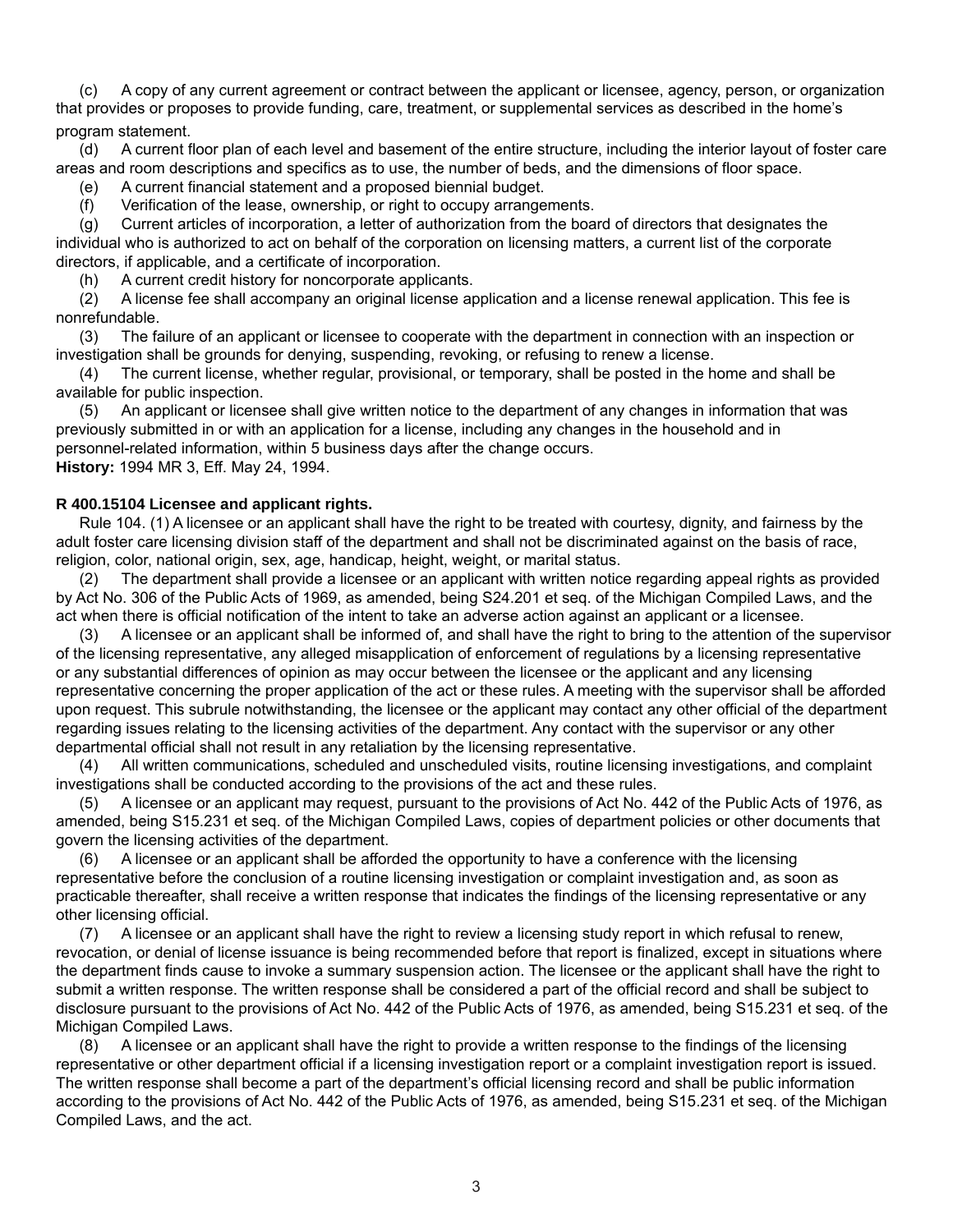(9) A licensee or an applicant may request, in writing, a declaratory ruling as to the applicability of a rule as provided in section 63 of Act No. 306 of the Public Acts of 1969, as amended, being S24.263 of the Michigan Compiled Laws.

(10) The department shall provide advice and technical assistance to the licensee or the applicant to assist the licensee in meeting the requirements of the act and these rules. The department shall offer consultation upon request in developing methods for the improvement of service.

(11) The department shall provide a licensee or an applicant with a written copy of the rights outlined in subrules (1) to (10) of this rule at the time of license application or license renewal.

**History:** 1994 MR 3, Eff. May 24, 1994.

#### **R 400.15105 Licensed capacity.**

Rule 105. (1) The number of residents cared for in a home and the number of resident beds shall not be more than the capacity that is authorized by the license.

(2) Any occupant of a home other than the licensee or persons who are related to the licensee, live-in staff or the live-in staff's spouse and minor children, or the spouse of a resident who is not in need of foster care shall be considered a resident and be counted as a part of the licensed capacity.

(3) The total number of occupants shall not be more than 6 over the licensed capacity.

(4) If a person who is related to a resident lives in the home and subsequently requires foster care, the licensee shall have not more than 30 calendar days to return to the licensed capacity. Failure to do so may result in the department's refusal to renew a license, revocation of the license, or the issuance of a provisional license. **History:** 1994 MR 3, Eff. May 24, 1994.

#### **R 400.15106 Rule variance.**

Rule 106. (1) Upon the written request of an applicant or licensee, the department may grant a variance from an administrative rule if there is clear and convincing evidence that the alternative to the rule complies with the intent of the administrative rule from which the variance is sought.

(2) The decision of the department, including the conditions under which the variance is granted, shall be entered upon the records of the department, and a signed copy shall be sent to the applicant or licensee. This variance may be time-limited or may remain in effect for as long as the licensee continues to comply with the intent of the rule.

(3) A variance that is granted pursuant to this rule is not transferable from one applicant to another or from one licensee to another.

**History:** 1994 MR 3, Eff. May 24, 1994.

## **PART 2. PROGRAM REQUIREMENTS**

#### **R 400.15201 Qualifi cations of administrator, direct care staff, licensee, and members of household; provision of names of employee, volunteer, or member of household on parole or probation or convicted of felony; food service staff.**

Rule 201. (1) An administrator and direct care staff shall be persons who are not residents.

(2) A licensee shall have the financial and administrative capability to operate a home to provide the level of care and program stipulated in the application.

(3) Before a temporary license is issued, an applicant and an administrator shall be competent in all of the following areas:

- (a) Nutrition.
- (b) First aid.
- (c) Cardiopulmonary resuscitation.
- $(d)$  Foster care, as defined in the act.
- (e) Safety and fire prevention.
- (f) Financial and administrative management.
- (g) Knowledge of the needs of the population to be served.
- (h) Resident rights.
- (i) Prevention and containment of communicable diseases.

(4) An applicant and an administrator shall be deemed competent to operate a home upon successfully completing 1 or more of the following:

(a) Training that is developed, approved, or provided by the department.

(b) A competency review that is developed by the department to be given to the applicant and administrator during the licensing process by the licensing agent.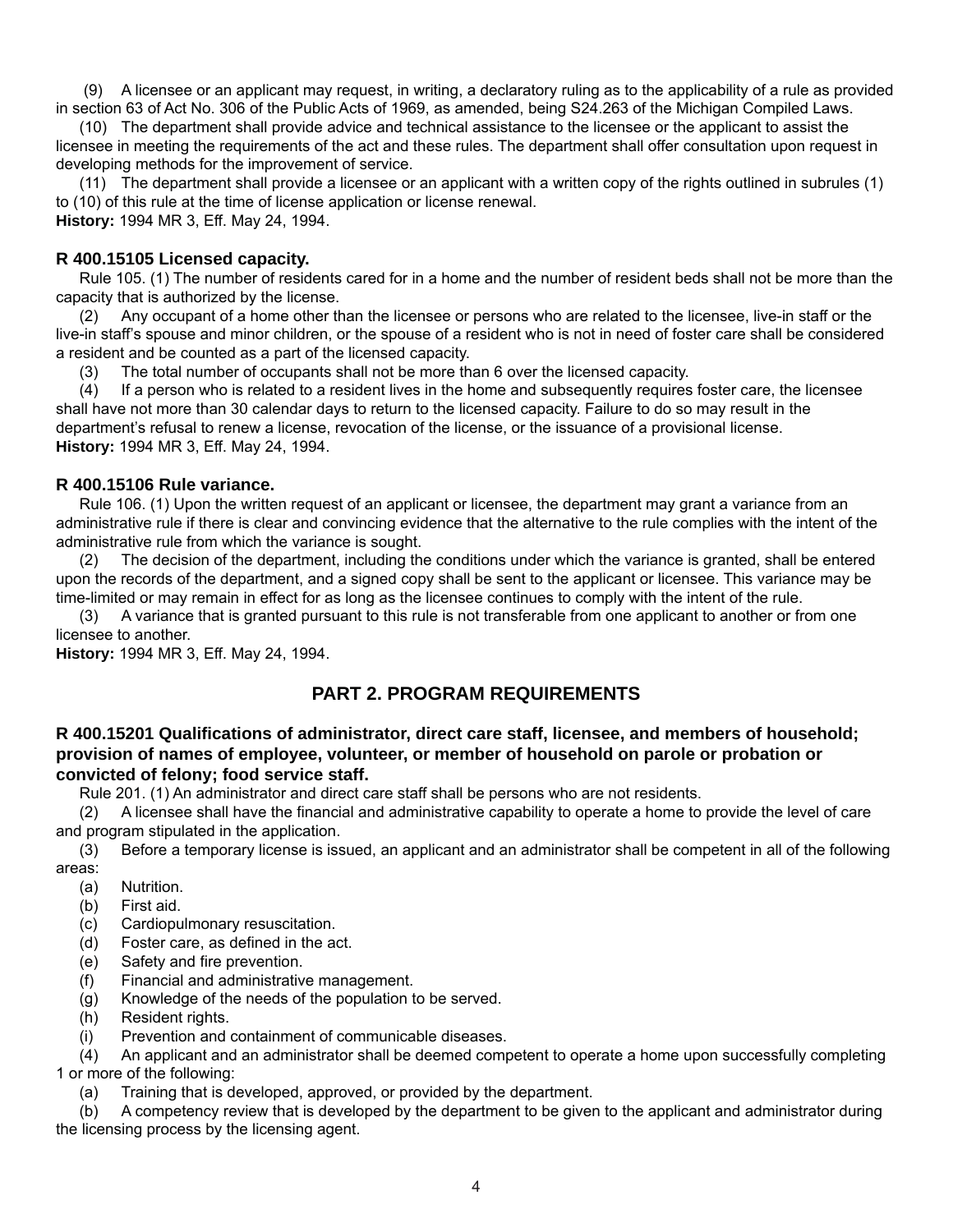(c) A program of study at an accredited college or university in areas relevant to the applicant's admission policy and program statement.

(d) Experience that is related to the direct care of residents in areas that are relevant to the populations which are identified in the home's admission policy and program statement.

(5) An administrator who is designated by the licensee after the promulgation of these rules shall meet the requirements of subrule (4) of this rule.

(6) A licensee and the administrator shall have a high school diploma or general education diploma or equivalent and not less than 1 year of experience working with the population identified in the home's program statement and admission policy.

(7) The provisions of subrule (6) of this rule shall not apply to those adult foster care licensees or administrators who are licensed, or applying to be licensed, before the promulgation of these rules.

(8) The provisions of subrule (6) of this rule shall not apply to an individual who is employed as an administrator of a home that was licensed before the promulgation of these rules.

(9) A licensee and the administrator shall possess all of the following qualifications:

(a) Be suitable to meet the physical, emotional, social, and intellectual needs of each resident.

(b) Be capable of appropriately handling emergency situations.

(c) Be capable of assuring program planning, development, and implementation of services to residents consistent with the home's program statement and in accordance with the resident's assessment plan and care agreement.

(10) All members of the household, employees, and those volunteers who are under the direction of the licensee shall be suitable to assure the welfare of residents.

(11) A licensee, direct care staff, and an administrator shall be willing to cooperate fully with a resident, the resident's family, a designated representative of the resident and the responsible agency.

(12) A licensee, direct care staff, administrator, or members of the household shall not be the legal guardian or conservator of a resident who lives in the home, except if a person is a relative of the resident or if the guardianship or conservatorship of the licensee existed before April 1, 1989, as specified in section 454 of Act No. 642 of the Public Acts of 1978, as amended, being S700.454 of the Michigan Compiled Laws.

(13) A licensee shall provide the department with the name of any employee, volunteer who is under the direction of the licensee, or member of the household who is on a court-supervised probation or parole or who has been convicted of a felony.

(14) A licensee shall employ at least 1 individual who is qualified by training, experience, and performance to be responsible for food preparation. Additional food service staff shall be employed as necessary to ensure regular and timely meals.

**History:** 1994 MR 3, Eff. May 24, 1994.

#### **R 400.15202 Administrator; qualifi cations.**

Rule 202. (1) A home shall have an administrator who shall not have less than 1 year of experience working with persons who are mentally ill, developmentally disabled, physically handicapped, or aged.

(2) A licensee who meets the qualifications of an administrator may serve as an administrator. **History:** 1994 MR 3, Eff. May 24, 1994.

#### **R 400.15203 Licensee and administrator training requirements.**

Rule 203. (1) A licensee and an administrator shall complete the following educational requirements specified in subdivision (a) or (b) of this subrule, or a combination thereof, on an annual basis:

 (a) Participate in, and successfully complete, 16 hours of training designated or approved by the department that is relevant to the licensee's admission policy and program statement.

 (b) Have completed 6 credit hours at an accredited college or university in an area that is relevant to the licensee's admission policy and program statement as approved by the department.

 (2) The department may prescribe additional training if substantial noncompliance with the act or these rules is evident.

 **History:** 1994 MR 3, Eff. May 24, 1994.

#### **R 400.15204 Direct care staff; qualifi cations and training.**

 Rule 204. (1) Direct care staff shall not be less than 18 years of age and shall be able to complete required reports and follow written and oral instructions that are related to the care and supervision of residents.

- $(2)$  Direct care staff shall possess all of the following qualifications:
- (a) Be suitable to meet the physical, emotional, intellectual, and social needs of each resident.
- (b) Be capable of appropriately handling emergency situations.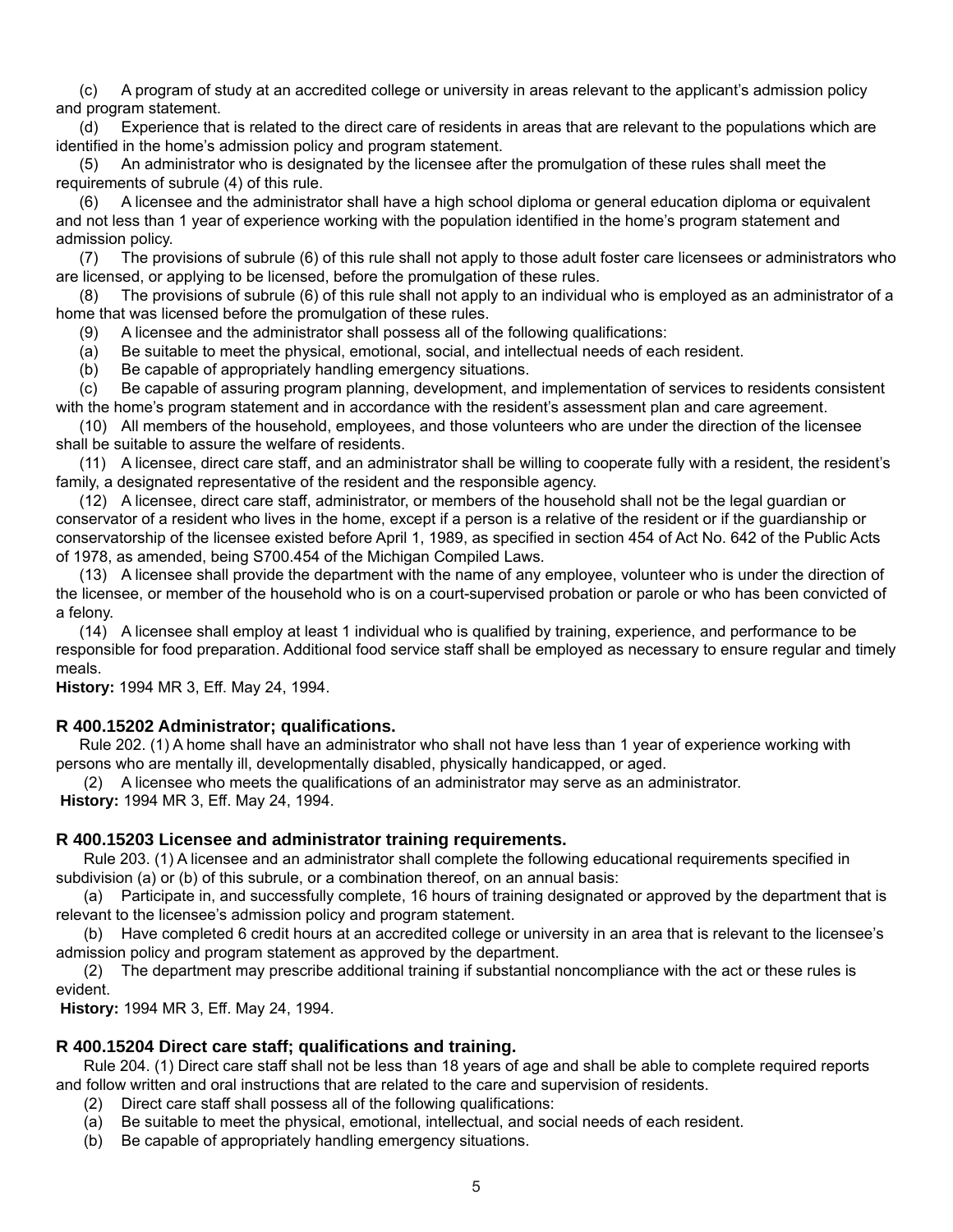(3) A licensee or administrator shall provide in-service training or make training available through other sources to direct care staff. Direct care staff shall be competent before performing assigned tasks, which shall include being competent in all of the following areas:

- (a) Reporting requirements.
- (b) First aid.
- (c) Cardiopulmonary resuscitation.
- (d) Personal care, supervision, and protection.
- (e) Resident rights.
- $(f)$  Safety and fire prevention.
- (g) Prevention and containment of communicable diseases.

**History:** 1994 MR 3, Eff. May 24, 1994.

#### **R 400.15205 Health of a licensee, direct care staff, administrator, other employees, those volunteers under the direction of the licensee, and members of the household.**

Rule 205. (1) A licensee, direct care staff, administrator, other employees, those volunteers under the direction of the licensee, and members of the household shall be in such physical and mental health so as not to negatively affect either the health of the resident or the quality of the resident's care.

(2) A licensee shall have, on file with the department, a statement that is signed by a licensed physician or his or her designee attesting to the physician's knowledge of the physical health of the licensee and administrator. The statement shall be signed within 6 months before the issuance of a temporary license and at any other time requested by the department.

(3) A licensee shall maintain, in the home, and make available for department review, a statement that is signed by a licensed physician or his or her designee attesting to the physician's knowledge of the physical health of direct care staff, other employees, and members of the household. The statement shall be obtained within 30 days of an individual's employment, assumption of duties, or occupancy in the home.

(4) A licensee shall provide the department with written evidence that he or she and the administrator have been tested for communicable tuberculosis and that if the disease is present, appropriate precautions shall be taken. The results of subsequent testing shall be verified every 3 years thereafter.

(5) A licensee shall obtain written evidence, which shall be available for department review, that each direct care staff, other employees and members of the household have been tested for communicable tuberculosis and that if the disease is present, appropriate precautions shall be taken as required by state law. Current testing shall be obtained before an individual's employment, assumption of duties, or occupancy in the home. The results of subsequent testing shall be verified every 3 years thereafter or more frequently if necessary.

(6) A licensee shall annually review the health status of the administrator, direct care staff, other employees and members of the household. Verification of annual reviews shall be maintained by the home and shall be available for department review.

(7) A licensee shall obtain certification from a volunteer that the volunteer is free from communicable disease and that the volunteer's physical and mental health will not negatively affect either the health of the resident or the quality of the residents care.

**History:** 1994 MR 3, Eff. May 24, 1994.

#### **R 400.15206 Staffi ng requirements.**

Rule 206. (1) The ratio of direct care staff to residents shall be adequate as determined by the department, to carry out the responsibilities defined in the act and in these rules and shall not be less than 1 direct care staff to 15 residents during waking hours or less than 1 direct care staff member to 20 residents during normal sleeping hours.

(2) A licensee shall have sufficient direct care staff on duty at all times for the supervision, personal care, and protection of residents and to provide the services specified in the resident's resident care agreement and assessment plan.

(3) Any individual, including a volunteer, shall not be considered in determining the ratio of direct care staff to residents unless the individual meets the qualifications of a direct care staff member.

(4) Direct care staff need not be in the home during the day if all of the residents of the home are at out-of-home supervised activities and the home has provided the means by which a direct care staff member or administrator can be contacted in an emergency situation.

(5) A licensee or administrator shall designate, in writing, a person who shall be on-site or immediately available and who shall have the authority to carry out the licensee's or administrator's responsibilities in the absence of the licensee or administrator and shall ensure that the identity of the designated person is made known to all staff. **History:** 1994 MR 3, Eff. May 24, 1994.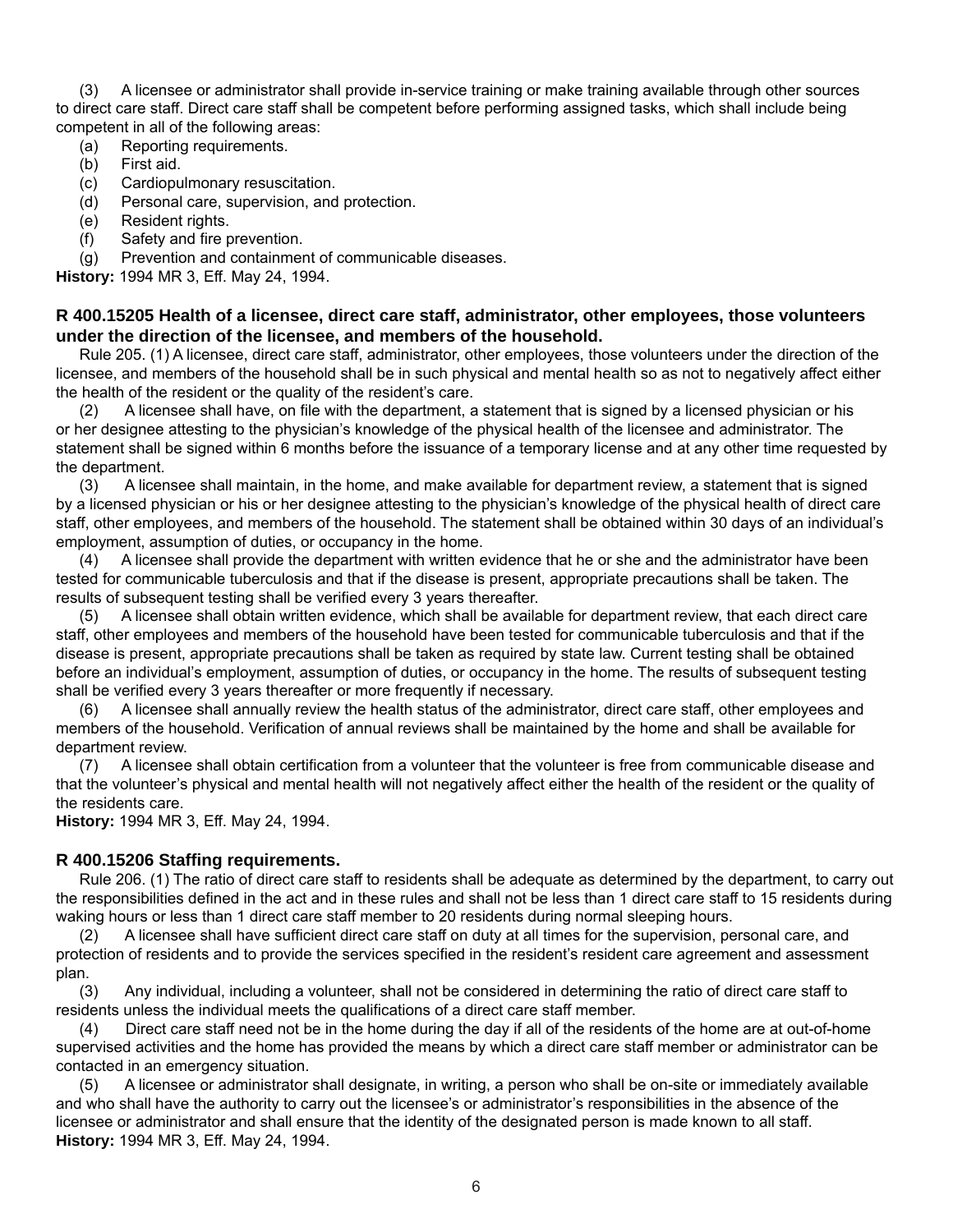#### **R 400.15207 Required personnel policies.**

Rule 207. (1) A licensee shall have written policies and procedures that include all of the following:

- (a) Mandatory reporting, including reporting that is required by law.
- (b) Resident care related prohibited practices.
- (c) Confidentiality requirements, including requirements specified in law.
- (d) Training requirements.
- (e) Resident rights.
- (f) The process for reviewing the licensing statute and administrative rules.

(2) The written policies and procedures identified in subrule (1) of this rule shall be given to employees and volunteers at the time of appointment. A verification of receipt of the policies and procedures shall be maintained in the personnel records.

(3) A licensee shall have a written job description for each position. The job description shall define the tasks, duties, and responsibilities of the position. Each employee and volunteer who is under the direction of the licensee shall receive a copy of his or her job description. Verification of receipt of a job description shall be maintained in the individual's personnel record.

(4) Work assignments shall be consistent with job descriptions and the level of training, experience, and education of the employee or volunteer.

**History:** 1994 MR 3, Eff. May 24, 1994.

#### **R 400.15208 Direct care staff and employee records.**

Rule 208. (1) A licensee shall maintain a record for each employee. The record shall contain all of the following employee information:

- (a) Name, address, telephone number, and social security number.
- (b) The professional or vocational license, certification, or registration number, if applicable.

(c) A copy of the employee's driver license if a direct care staff member or employee provides transportation to residents.

- (d) Verification of the age requirement.
- (e) Verification of experience, education, and training.
- (f) Verification of reference checks.
- (g) Beginning and ending dates of employment.
- (h) Medical information, as required.
- (i) Required verification of the receipt of personnel policies and job descriptions.

(2) The records identified in subrule (1) of this rule shall be maintained for not less than 3 years after the direct care staff member's or employee's ending date of employment.

(3) A licensee shall maintain a daily schedule of advance work assignments, which shall be kept for 90 days. The schedule shall include all of the following information:

(a) Names of all staff on duty and those volunteers who are under the direction of the licensee.

- (b) Job titles.
- (c) Hours or shifts worked.
- (d) Date of schedule.
- (e) Any scheduling changes.

**History:** 1994 MR 3, Eff. May 24, 1994.

#### **R 400.15209 Home records generally.**

Rule 209. (1) A licensee shall keep, maintain, and make available for department review, all the following home records:

- (a) Admission policy.
- (b) Program statement.
- (c) Discharge policy.
- (d) Resident records.
- (e) A resident register.
- (f) Resident care contracts, if applicable.
- (g) Accident records and incident reports.
- (h) Personnel records, as required in R 400.15208.
- (i) Personnel policies and procedures as required in R 400.15207.
- $(i)$  Program certifications, if applicable.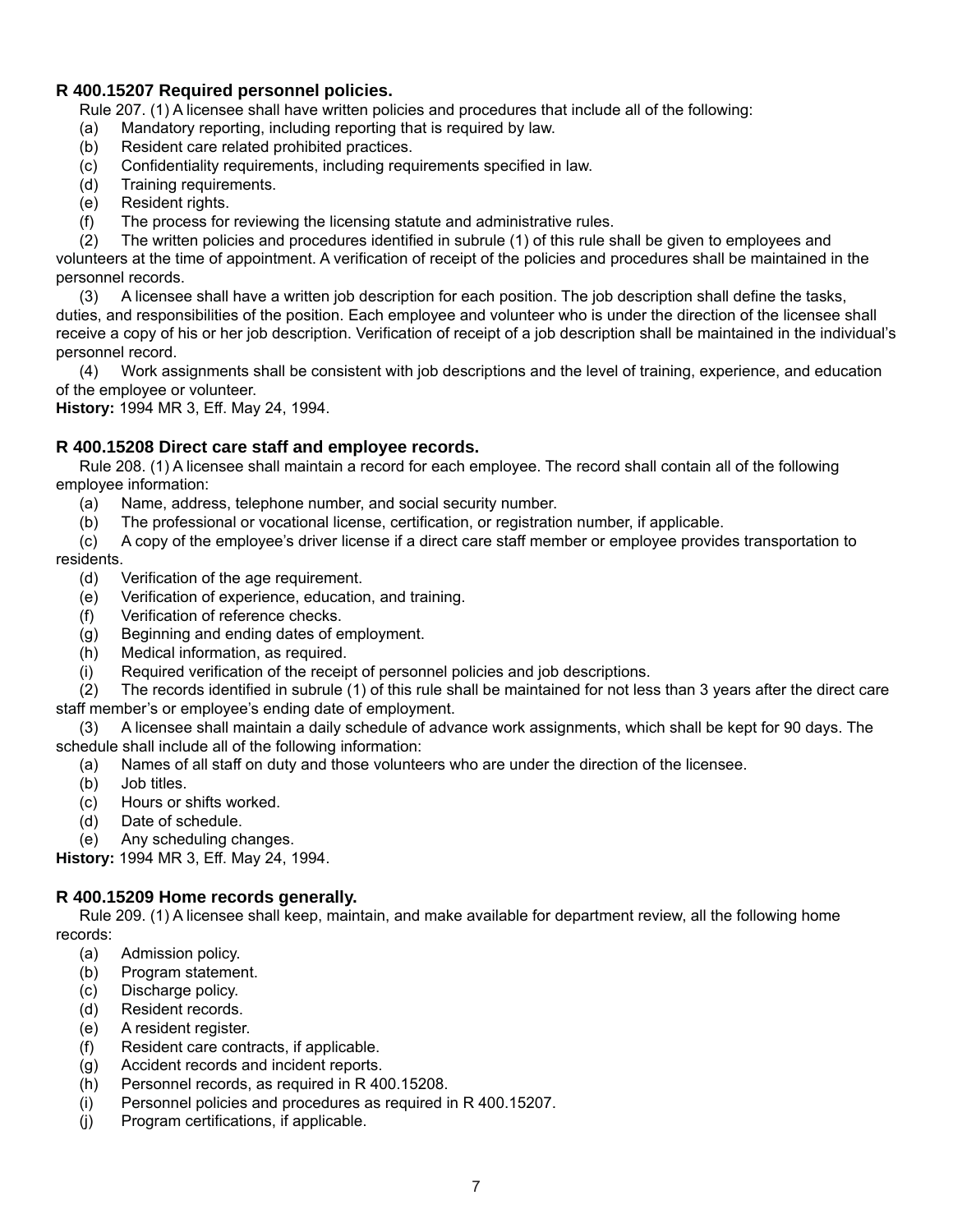- (k) Fire drill records.
- (l) Emergency preparedness plans.
- (m) Reports of fire or severe property damage.
- (n) Records of variances granted, if applicable.
- (o) Heating equipment inspection and approval records, if applicable.
- (p) Fire detection and sprinkler equipment inspection and approval records, if applicable.
- (q) Electrical inspection records, if applicable.
- $(r)$  Fire safety reports from the department or the state fire marshal, as required by law.
- (s) Environmental inspection reports, as required by law.
- (t) Menus.

(2) A licensee shall keep a record of the arrangements for services for the emergency repair of heating, cooling, plumbing, and electrical equipment. The record shall include a list of persons to contact and shall be available for reference in the home.

**History:** 1994 MR 3, Eff. May 24, 1994.

#### **R 400.15210 Resident register.**

Rule 210. A licensee shall maintain a chronological register of residents who are admitted to the home. The register shall include all of the following information for each resident:

- (a) Date of admission.
- (b) Date of discharge.
- (c) Place and address to which the resident moved, if known.

**History:** 1994 MR 3, Eff. May 24, 1994.

## **PART 3. RESIDENT CARE, SERVICES, AND RECORDS**

#### **R 400.15301 Resident admission criteria; resident assessment plan; emergency admission; resident care agreement; physician's instructions; health care appraisal.**

Rule 301. (1) A licensee shall not accept, retain, or care for a resident who requires continuous nursing care. This does not preclude the accommodation of a resident who becomes temporarily ill while in the home, but who does not require continuous nursing care.

(2) A licensee shall not accept or retain a resident for care unless and until the licensee has completed a written assessment of the resident and determined that the resident is suitable pursuant to all of the following provisions:

(a) The amount of personal care, supervision, and protection that is required by the resident is available in the home.

(b) The kinds of services, skills, and physical accommodations that are required of the home to meet the resident's needs are available in the home.

(c) The resident appears to be compatible with other residents and members of the household.

 $(3)$  A group home shall not accept or retain a person who requires isolation or restraint as specified in R 400.15308.

(4) At the time of admission, and at least annually, a written assessment plan shall be completed with the resident or the resident's designated representative, the responsible agency, if applicable, and the licensee. A licensee shall maintain a copy of the resident's written assessment plan on file in the home.

(5) If a resident is referred for emergency admission and the licensee agrees to accept the resident, a written assessment plan shall be completed within 15 calendar days after the emergency admission. The written assessment shall be completed in accordance with the provisions specified in subrules  $(2)$  and  $(4)$  of this rule.

(6) At the time of a resident's admission, a licensee shall complete a written resident care agreement. A resident care agreement is the document which is established between the resident or the resident's designated representative, the responsible agency, if applicable, and the licensee and which specifies the responsibilities of each party. A resident care agreement shall include all of the following:

(a) An agreement to provide care, supervision, and protection, and to assure transportation services to the resident as indicated in the resident's written assessment plan and health care appraisal.

- (b) A description of services to be provided and the fee for the service.
- (c) A description of additional costs in addition to the basic fee that is charged.

(d) A description of the transportation services that are provided for the basic fee that is charged and the transportation services that are provided at an extra cost.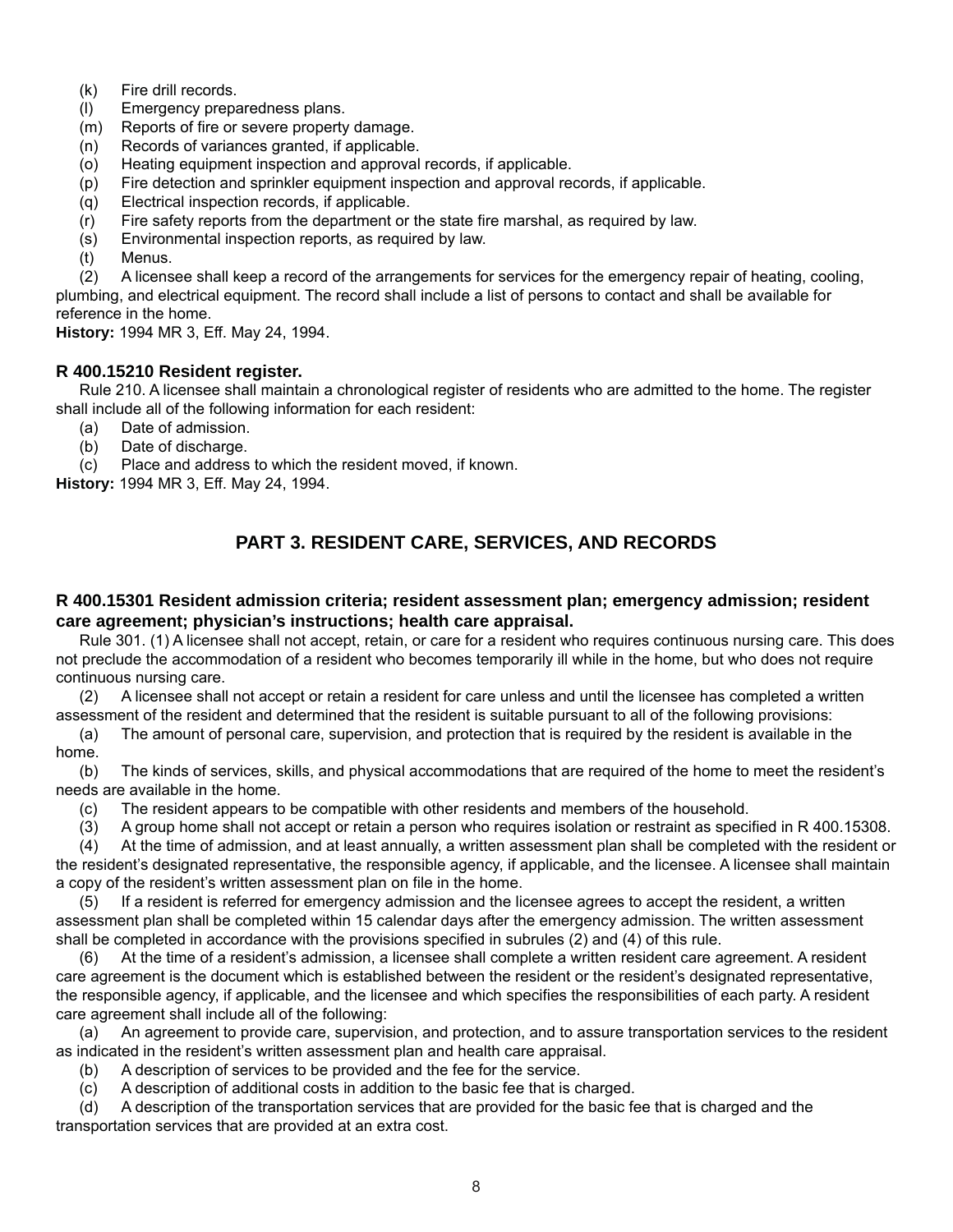(e) An agreement by the resident or the resident's designated representative or responsible agency to provide necessary intake information to the licensee, including health-related information at the time of admission.

(f) An agreement by the resident or the resident's designated representative to provide a current health care appraisal as required by subrule (10) of this rule.

(g) An agreement by the resident to follow the house rules that are provided to him or her.

(h) An agreement by the licensee to respect and safeguard the resident's rights and to provide a written copy of these rights to the resident.

(i) An agreement between the licensee and the resident or the resident's designated representative to follow the home's discharge policy and procedures.

(j) A statement of the home's refund policy. The home's refund policy shall meet the requirements of R 400.15315.

(k) A description of how a resident's funds and valuables will be handled and how the incidental needs of the resident will be met.

(l) A statement by the licensee that the home is licensed by the department to provide foster care to adults.

(7) A department resident care agreement form shall be used unless prior authorization for a substitute form has been granted, in writing, by the department. A resident shall be provided the care and services as stated in the written resident care agreement.

(8) A copy of the signed resident care agreement shall be provided to the resident or the resident's designated representative. A copy of the resident care agreement shall be maintained in the resident's record.

(9) A licensee shall review the written resident care agreement with the resident or the resident's designated representative and responsible agency, if applicable, at least annually or more often if necessary.

(10) At the time of the resident's admission to the home, a licensee shall require that the resident or the resident's designated representative provide a written health care appraisal that is completed within the 90-day period before the resident's admission to the home. A written health care appraisal shall be completed at least annually. If a written health care appraisal is not available at the time of an emergency admission, a licensee shall require that the appraisal be obtained not later than 30 days after admission. A department health care appraisal form shall be used unless prior authorization for a substitute form has been granted, in writing, by the department.

(11) A licensee shall contact a resident's physician for instructions as to the care of the resident if the resident requires the care of a physician while living in the home. A licensee shall record, in the resident's record, any instructions for the care of the resident.

**History:** 1994 MR 3, Eff. May 24, 1994.

#### **R 400.15302 Resident admission and discharge policy; house rules; emergency discharge; change of residency; restricting resident's ability to make living arrangements prohibited; provision of resident records at time of discharge.**

 Rule 302. (1) A home shall have a written admission and discharge policy. The policy shall be made available to a resident and his or her designated representative.

(2) A licensee may establish house rules. House rules, if established, shall be provided, in writing, to the resident or the resident's designated representative and responsible agency upon admission to the home or, if established after a resident's admission to the home, immediately thereafter. House rules shall not conflict with these rules.

(3) A licensee shall provide a resident and his or her designated representative with a 30-day written notice before discharge from the home. The written notice shall state the reasons for discharge. A copy of the written notice shall be sent to the resident's designated representative and responsible agency. The provisions of this subrule do not preclude a licensee from providing other legal notice as required by law.

(4) A licensee may discharge a resident before the 30-day notice when the licensee has determined and documented that any of the following exists:

(a) Substantial risk to the resident due to the inability of the home to meet the resident's needs or assure the safety and well-being of other residents of the home.

- (b) Substantial risk, or an occurrence, of self-destructive behavior.
- (c) Substantial risk, or an occurrence, of serious physical assault.
- (d) Substantial risk, or an occurrence, of the destruction of property.

(5) A licensee who proposes to discharge a resident for any of the reasons listed in subrule (4) of this rule shall take the following steps before discharging the resident:

(a) The licensee shall notify the resident, the resident's designated representative, the responsible agency, and the adult foster care licensing consultant not less than 24 hours before discharge. The notice shall be in writing and shall include all of the following information:

(i) The reason for the proposed discharge, including the specific nature of the substantial risk.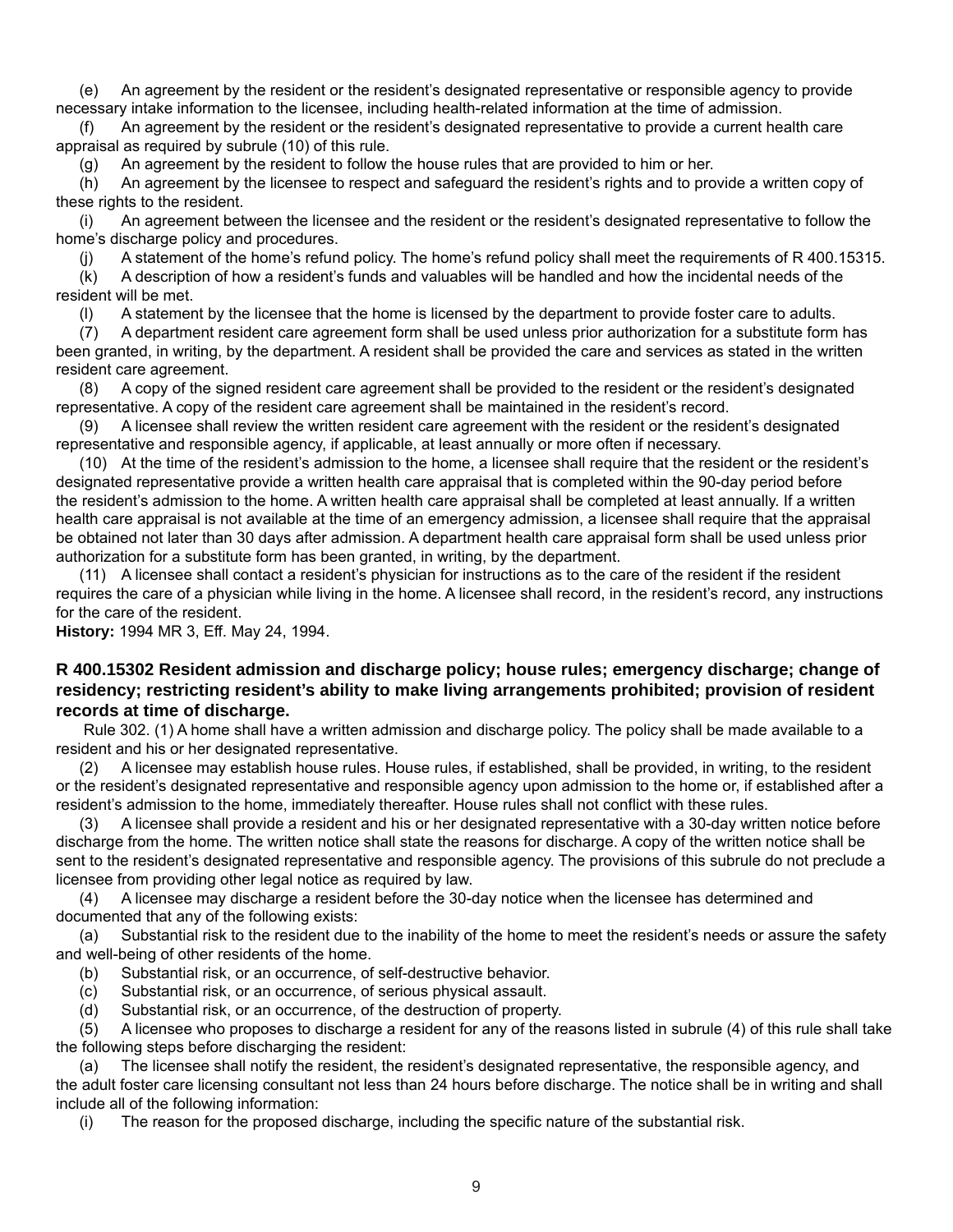- (ii) The alternatives to discharge that have been attempted by the licensee.
- (iii) The location to which the resident will be discharged, if known.

(b) The licensee shall confer with the responsible agency or, if the resident does not have a responsible agency, with adult protective services and the local community mental health emergency response service regarding the proposed discharge. If the responsible agency or, if the resident does not have a responsible agency, adult protective services does not agree with the licensee that emergency discharge is justified, the resident shall not be discharged from the home. If the responsible agency or, if the resident does not have a responsible agency, adult protective services agrees that the emergency discharge is justified, then all of the following provisions shall apply:

(i) The resident shall not be discharged until an appropriate setting that meets the resident's immediate needs is located.

(ii) The resident shall have the right to file a complaint with the department.

(iii) If the department finds that the resident was improperly discharged, the resident shall have the right to elect to return to the first available bed in the licensee's adult foster care home.

(6) A licensee shall not change the residency of a resident from one home to another without the written approval of the resident or the resident's designated representative and responsible agency.

(7) A licensee shall not restrict the resident's ability to make his or her own living arrangements.

(8) At the time of discharge, a licensee shall provide copies of resident records to the resident and his or her designated representative when requested, and as determined appropriate, by the resident or his or her designated representative. A fee that is charged for copies of resident records shall not be more than the cost to the licensee of making the copies available.

**History:** 1994 MR 3, Eff. May 24, 1994.

#### **R 400.15303 Resident care; licensee responsibilities.**

Rule 303. (1) Care and services that are provided to a resident by the home shall be designed to maintain and improve a resident's physical and intellectual functioning and independence. A licensee shall ensure that all interactions with residents promote and encourage cooperation, self-esteem, self-direction, independence, and normalization.

(2) A licensee shall provide supervision, protection, and personal care as defined in the act and as specified in the resident's written assessment plan.

- (3) A licensee shall assure the availability of transportation services as provided for in the resident care agreement.
- (4) A licensee shall provide all of the following:
- (a) An opportunity for the resident to develop positive social skills.
- (b) An opportunity for the resident to have contact with relatives and friends.
- (c) An opportunity for community-based recreational activities.
- (d) An opportunity for privacy and leisure time.
- (e) An opportunity for religious education and attendance at religious services of the resident's choice.
- (5) A licensee shall provide both of the following when specified in the resident's written assessment plan:
- (a) Direction and opportunity for the growth and development of a resident as achieved through activities that

foster independent and age appropriate functioning, such as dressing, grooming, manners, shopping, cooking, money management, and the use of public transportation.

(b) An opportunity for involvement in educational, employment, and day programs.

**History:** 1994 MR 3, Eff. May 24, 1994.

#### **R 400.15304 Resident rights; licensee responsibilities.**

Rule 304. (1) Upon a resident's admission to the home, a licensee shall inform a resident or the resident's designated representative of, explain to the resident or the resident's designated representative, and provide to the resident or the resident's designated representative, a copy of all of the following resident rights:

(a) The right to be free from discrimination on the basis of race, religion, color, national origin, sex, age, handicap, marital status, or source of payment in the provision of services and care.

(b) The right to exercise his or her constitutional rights, including the right to vote, the right to practice religion of his or her choice, the right to freedom of movement, and the right of freedom of association.

- (c) The right to refuse participation in religious practices.
- (d) The right to write, send, and receive uncensured and unopened mail at his or her own expense.

(e) The right of reasonable access to a telephone for private communications. Similar access shall be granted for long distance collect calls and calls which otherwise are paid for by the resident. A licensee may charge a resident for long distance and toll telephone calls. When pay telephones are provided in group homes, a reasonable amount of change shall be available in the group home to enable residents to make change for calling purposes.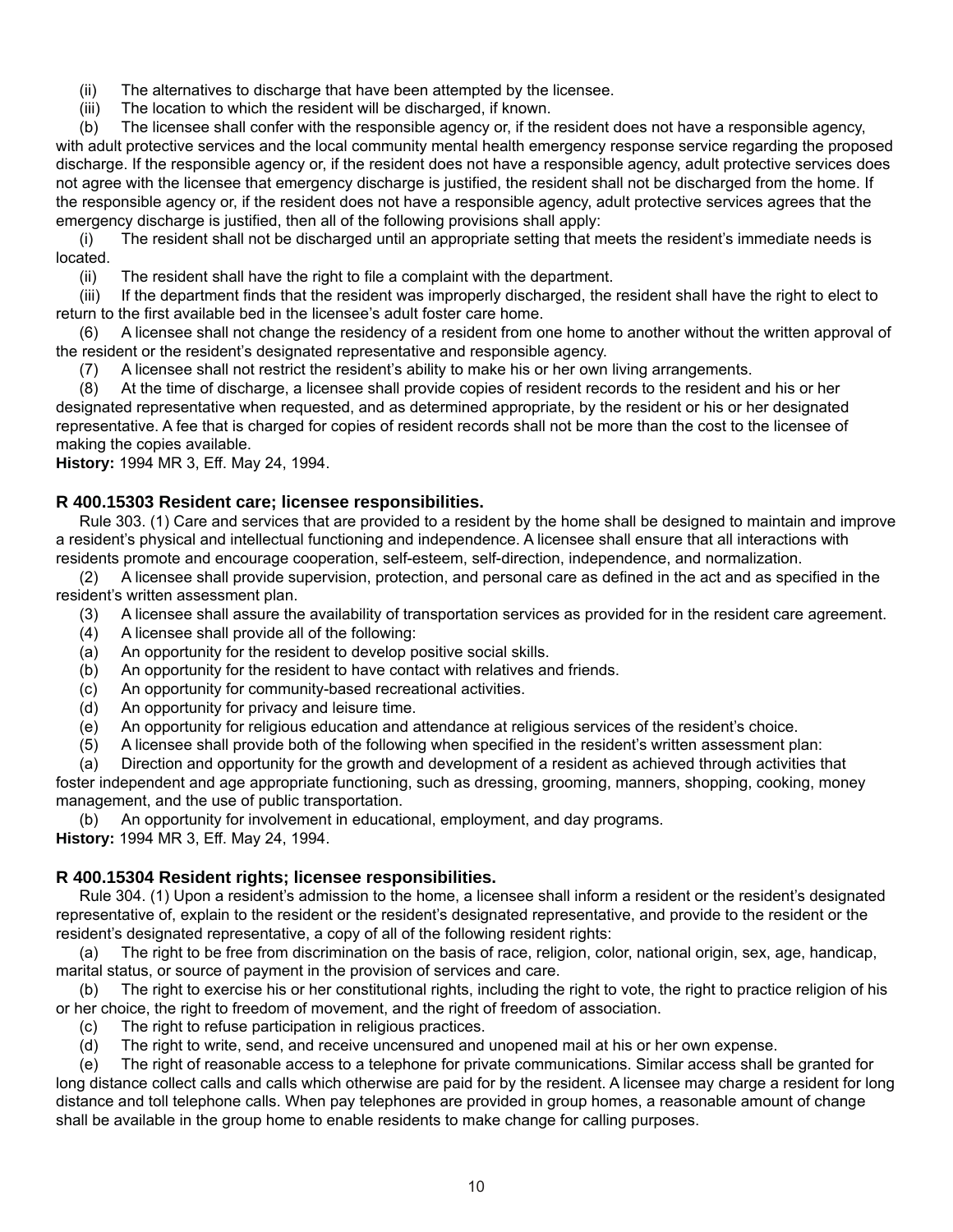(f) The right to voice grievances and present recommendations pertaining to the policies, services, and house rules of the home without fear of retaliation.

(g) The right to associate and have private communications and consultations with his or her physician, attorney, or any other person of his or her choice.

(h) The right to participate in the activities of social, religious, and community groups at his or her own discretion.

(i) The right to use the services of advocacy agencies and to attend other community services of his or her choice.

(j) The right of reasonable access to and use of his or her personal clothing and belongings.

(k) The right to have contact with relatives and friends and receive visitors in the home at a reasonable time. Exceptions shall be covered in the resident's assessment plan. Special consideration shall be given to visitors coming from out of town or whose hours of employment warrant deviation from usual visiting hours.

(l) The right to employ the services of a physician, psychiatrist, or dentist of his or her choice for obtaining medical, psychiatric, or dental services.

(m) The right to refuse treatment and services, including the taking of medication, and to be made aware of the consequences of that refusal.

(n) The right to request and receive assistance from the responsible agency in relocating to another living situation.

(o) The right to be treated with consideration and respect, with due recognition of personal dignity, individuality, and the need for privacy.

(p) The right of access to his or her room at his or her own discretion.

(q) The right to confidentiality of records as stated in section  $12(3)$  of the act.

 $(2)$  A licensee shall respect and safeguard the resident's rights specified in subrule  $(1)$  of this rule.

**History:** 1994 MR 3, Eff. May 24, 1994.

#### **R 400.15305 Resident protection.**

Rule 305. (1) A resident shall be assured privacy and protection from moral, social, and financial exploitation.

(2) All work that is performed by a resident shall be in accordance with the written assessment plan.

(3) A resident shall be treated with dignity and his or her personal needs, including protection and safety, shall be attended to at all times in accordance with the provisions of the act.

**History:** 1994 MR 3, Eff. May 24, 1994.

#### **R 400.15306 Use of assistive devices.**

Rule 306. (1) An assistive device shall only be used to promote the enhanced mobility, physical comfort, and wellbeing of a resident.

(2) An assistive device shall be specified in a resident's written assessment plan and agreed upon by the resident or the resident's designated representative and the licensee.

(3) Therapeutic supports shall be authorized, in writing, by a licensed physician. The authorization shall state the reason for the therapeutic support and the term of the authorization.

**History:** 1994 MR 3, Eff. May 24, 1994.

#### **R 400.15307 Resident behavior interventions generally.**

Rule 307. (1) A licensee shall ensure that methods of behavior intervention are positive and relevant to the needs of the resident.

(2) Interventions to address unacceptable behavior shall be specified in the written assessment plan and employed in accordance with that plan. Interventions to address unacceptable behavior shall also ensure that the safety, welfare, and rights of the resident are adequately protected. If a specialized intervention is needed to address the unique programmatic needs of a resident, the specialized intervention shall be developed in consultation with, or obtained from, professionals who are licensed or certified in that scope of practice.

(3) A licensee and direct care staff who are responsible for implementing the resident's written assessment plan shall be trained in the applicable behavior intervention techniques.

(4) Intervention techniques shall not be used for the purpose of punishment, discipline, or for the convenience of staff.

**History:** 1994 MR 3, Eff. May 24, 1994.

## **R 400.15308 Resident behavior interventions prohibitions.**

Rule 308. (1) A licensee shall not mistreat a resident and shall not permit the administrator, direct care staff, employees, volunteers who are under the direction of the licensee, visitors, or other occupants of the home to mistreat a resident. Mistreatment includes any intentional action or omission which exposes a resident to a serious risk or physical or emotional harm or the deliberate infliction of pain by any means.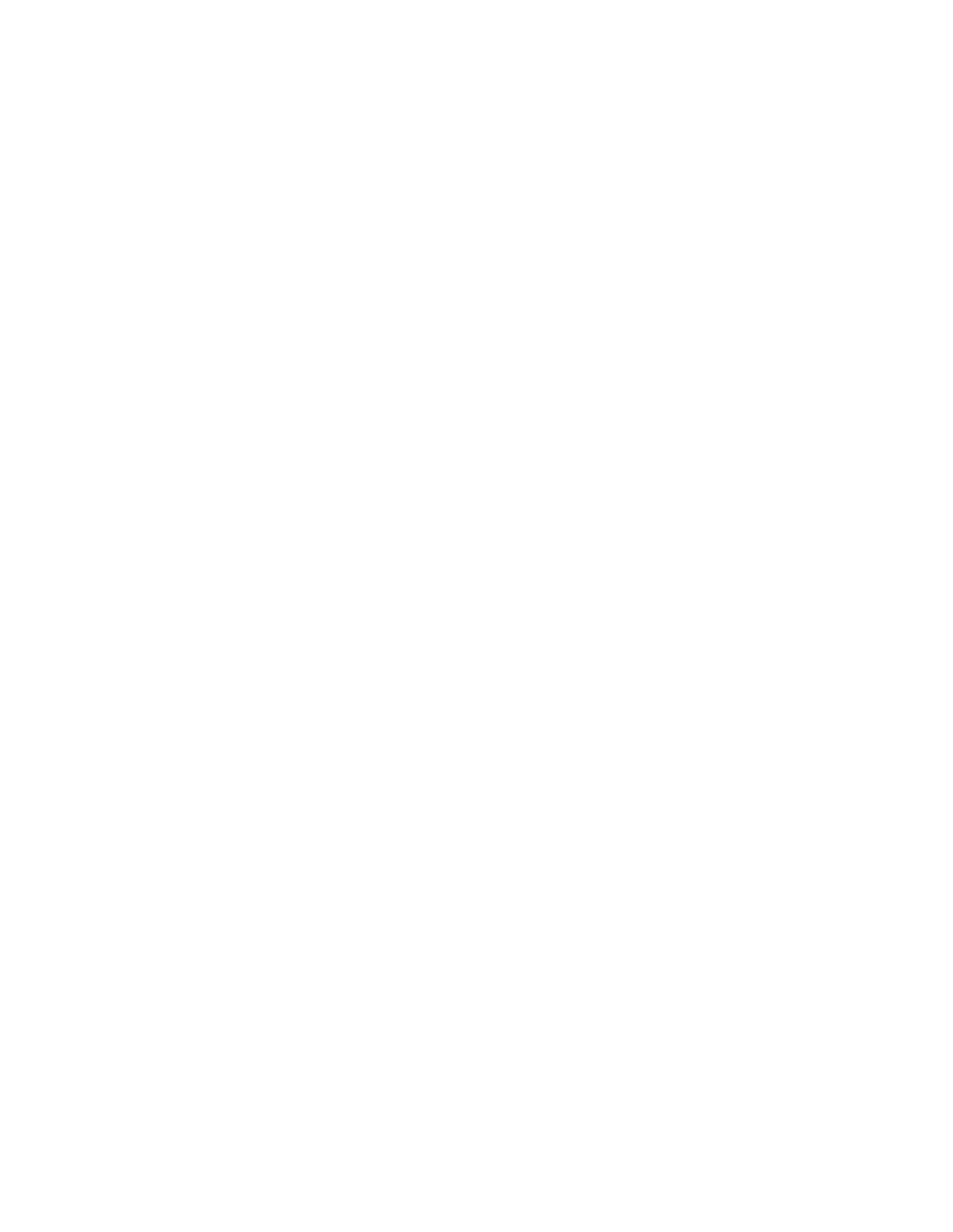(b) Special diets.

(c) Susceptibility to hyperthermia and hypothermia and related limitations for physical activity, as appropriate.

(d) Other resident health care needs that can be provided in the home. The refusal to follow the instructions and recommendations shall be recorded in the resident's record.

(2) A licensee shall maintain a copy of the annual health care appraisal on file for not less than 2 years.

(3) A licensee shall record the weight of a resident upon admission and monthly thereafter. Weight records shall be kept on file for 2 years.

(4) In case of an accident or sudden adverse change in a resident's physical condition or adjustment, a group home shall obtain needed care immediately.

**History:** 1994 MR 3, Eff. May 24, 1994.

#### **R 400.15311 Investigation and reporting of incidents, accidents, illnesses, absences, and death.**

Rule 311. (1) A licensee shall make a reasonable attempt to contact the resident's designated representative and responsible agency by telephone and shall follow the attempt with a written report to the resident's designated representative, responsible agency, and the adult foster care licensing division within 48 hours of any of the following:

- (a) The death of a resident.
- (b) Any accident or illness that requires hospitalization.
- (c) Incidents that involve any of the following:
- (i) Displays of serious hostility.
- (ii) Hospitalization.
- (iii) Attempts at self-inflicted harm or harm to others.
- (iv) Instances of destruction to property.

(d) Incidents that involve the arrest or conviction of a resident as required pursuant to the provisions of section 1403 of Act No. 322 of the Public Acts of 1988.

(2) An immediate investigation of the cause of an accident or incident that involves a resident, employee, or visitor shall be initiated by a group home licensee or administrator and an appropriate accident record or incident report shall be completed and maintained.

- (3) If a resident is absent without notice, the licensee or direct care staff shall do both of the following:
- (a) Make a reasonable attempt to contact the resident's designated representative and responsible agency.
- (b) Contact the local police authority.

(4) A licensee shall make a reasonable attempt to locate the resident through means other than those specified in subrule (3) of this rule.

(5) A licensee shall submit a written report to the resident's designated representative and responsible agency in all instances where a resident is absent without notice. The report shall be submitted within 24 hours of each occurrence.

(6) An accident record or incident report shall be prepared for each accident or incident that involves a resident, staff member, or visitor. "Incident" means a seizure or a highly unusual behavior episode, including a period of absence without prior notice. An accident record or incident report shall include all of the following information:

- (a) The name of the person who was involved in the accident or incident.
- (b) The date, hour, place, and cause of the accident or incident.
- (c) The effect of the accident or incident on the person who was involved and the care given.
- (d) The name of the individuals who were notified and the time of notification.

(e) A statement regarding the extent of the injuries, the treatment ordered, and the disposition of the person who was involved.

(f) The corrective measures that were taken to prevent the accident or incident from happening again.

(7) A copy of the written report that is required pursuant to subrules

(1) and (6) of this rule shall be maintained in the home for a period of not less than 2 years. A department form shall be used unless prior authorization for a substitute form has been granted, in writing, by the department. **History:** 1994 MR 3, Eff. May 24, 1994.

#### **R 400.15312 Resident medications.**

Rule 312. (1) Prescription medication, including dietary supplements, or individual special medical procedures shall be given, taken, or applied only as prescribed by a licensed physician or dentist. Prescription medication shall be kept in the original pharmacy-supplied container, which shall be labeled for the specified resident in accordance with the requirements of Act No. 368 of the Public Acts of 1978, as amended, being S333.1101 et seq. of the Michigan Compiled Laws, kept with the equipment to administer it in a locked cabinet or drawer, and refrigerated if required.

(2) Medication shall be given, taken, or applied pursuant to label instructions.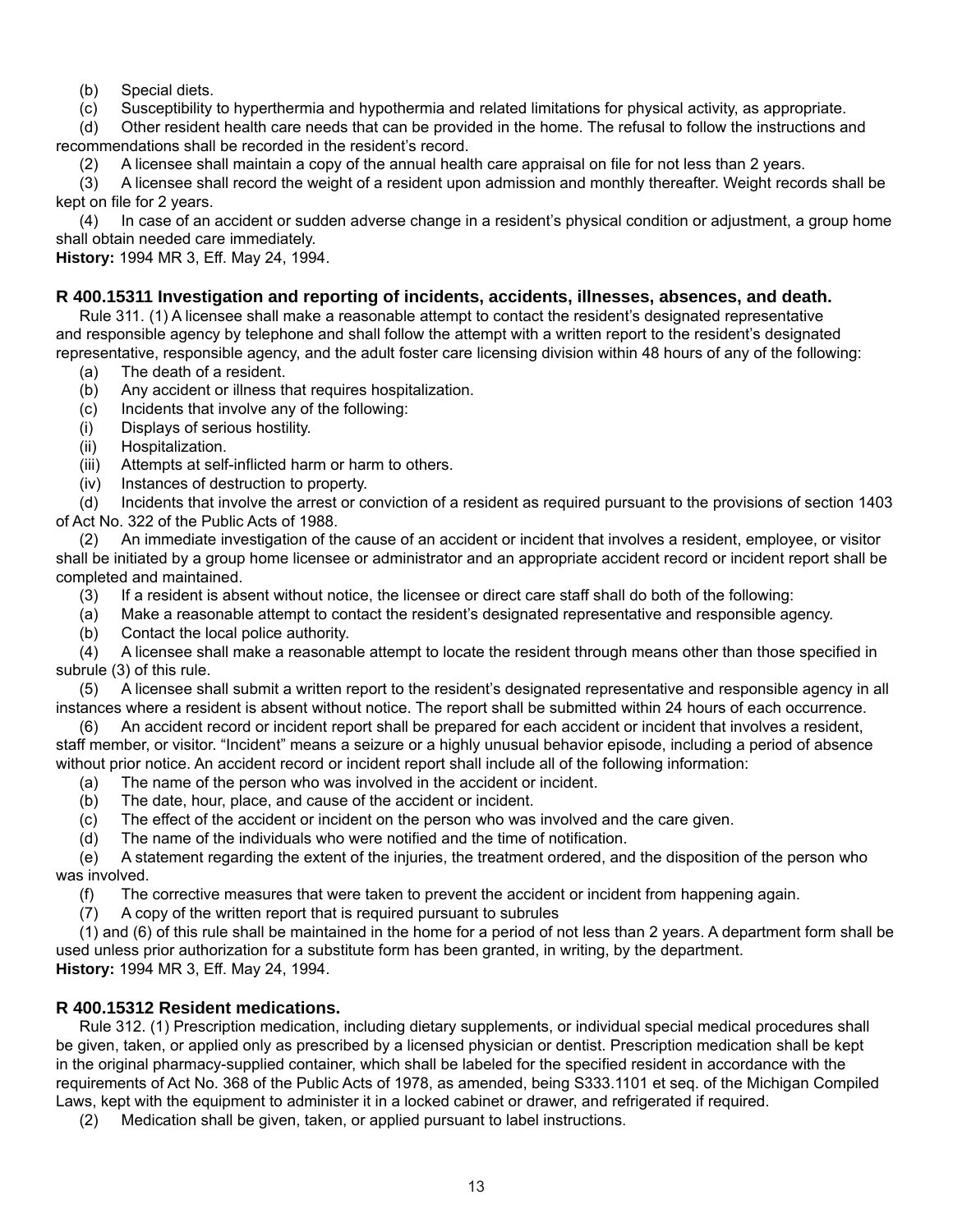(3) Unless a resident's physician specifically states otherwise in writing, the giving, taking, or applying of prescription medications shall be supervised by the licensee, administrator, or direct care staff.

(4) When a licensee, administrator, or direct care staff member supervises the taking of medication by a resident, he or she shall comply with all of the following provisions:

- (a) Be trained in the proper handling and administration of medication.
- (b) Complete an individual medication log that contains all of the following information:
- (i) The medication.
- (ii) The dosage.
- (iii) Label instructions for use.
- (iv) Time to be administered.

(v) The initials of the person who administers the medication, which shall be entered at the time the medication is given.

(vi) A resident's refusal to accept prescribed medication or procedures.

(c) Record the reason for each administration of medication that is prescribed on an as needed basis.

(d) Initiate a review process to evaluate a resident's condition if a resident requires the repeated and prolonged use of a medication that is prescribed on an as needed basis. The review process shall include the resident's prescribing

physician, the resident or his or her designated representative, and the responsible agency. (e) Not adjust or modify a resident's prescription medication without instructions from a physician or a pharmacist

who has knowledge of the medical needs of the resident. A licensee shall record, in writing, any instructions regarding a resident's prescription medication.

(f) Contact the appropriate health care professional if a medication error occurs or when a resident refuses prescribed medication or procedures and follow and record the instructions given.

(5) When a resident requires medication while out of the home, a licensee shall assure that the resident or, in the alternative, the person who assumes responsibility for the resident has all of the appropriate information, medication, and instructions.

(6) A licensee shall take reasonable precautions to insure that prescription medication is not used by a person other than the resident for whom the medication was prescribed.

(7) Prescription medication that is no longer required by a resident shall be properly disposed of after consultation with a physician or a pharmacist.

**History:** 1994 MR 3, Eff. May 24, 1994.

#### **R 400.15313 Resident nutrition.**

Rule 313. (1) A licensee shall provide a minimum of 3 regular, nutritious meals daily. Meals shall be of proper form, consistency, and temperature. Not more than 14 hours shall elapse between the evening and morning meal.

(2) Meals shall meet the nutritional allowances recommended pursuant to the provisions of "Appendix I: Recommended Dietary Allowances, Revised 1980" contained in the publication entitled "Basic Nutrition Facts: A Nutrition Reference," Michigan Department of Public Health publication no. H-808, 1/89. This publication may be obtained at cost from The Division of Research and Development, Michigan Department of Public Health, P.O. Box 30195, Lansing,

Michigan 48909. (3) Special diets shall be prescribed only by a physician. A resident who has been prescribed a special diet shall be provided such a diet.

(4) Menus of regular diets shall be written at least 1 week in advance and posted. Any change or substitution shall be noted and considered as part of the original menu.

(5) Records of menus, including special diets, as served shall be provided upon request by the department.

(6) Records of menus, including special diets, shall be kept by the licensee for 1 calendar year.

**History:** 1994 MR 3, Eff. May 24, 1994.

#### **R 400.15314 Resident hygiene.**

Rule 314. (1) A licensee shall afford a resident the opportunity, and instructions when necessary, for daily bathing and oral and personal hygiene. A licensee shall ensure that a resident bathes at least weekly and more often if necessary.

(2) A licensee shall afford a resident facilities, and instructions when necessary, for daily shaving.

(3) A licensee shall afford a resident opportunities, and instructions when necessary, to obtain haircuts, hair sets, or other grooming processes.

(4) A licensee shall afford a resident opportunities, and instruction when necessary, to dress as fashion, fit, cleanliness, and season warrant.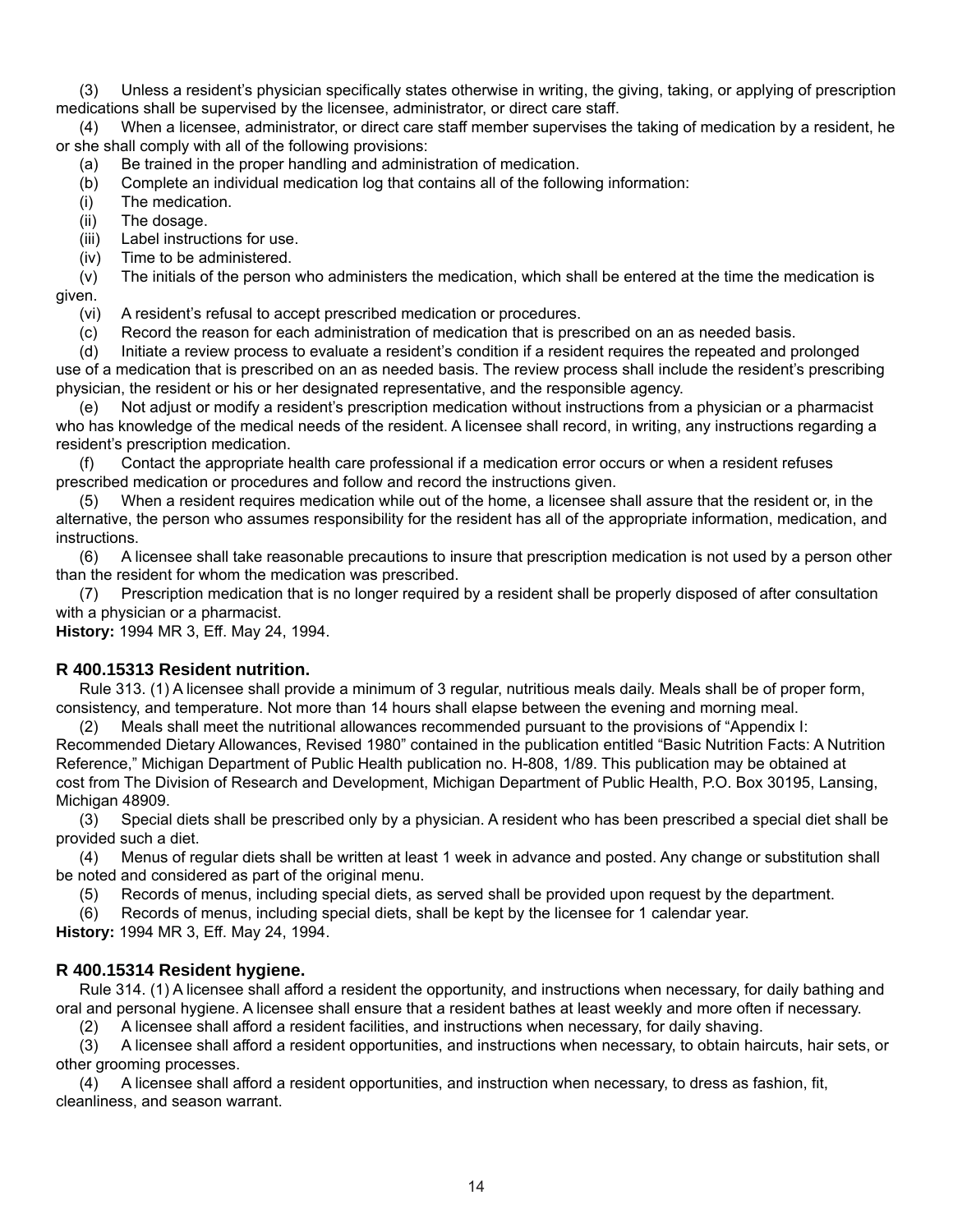(5) A licensee shall afford a resident who is capable with opportunities, and instructions when necessary, to routinely launder clothing. Clean clothing shall be available at all times.

(6) A licensee shall afford a resident the opportunity to receive assistance in bathing, dressing, or personal hygiene from a member of the same sex, unless otherwise stated in the home's admission policy or written resident care agreement.

**History:** 1994 MR 3, Eff. May 24, 1994.

#### **R 400.15315 Handling of resident funds and valuables.**

Rule 315. (1) Upon a request from a resident or the resident's designated representative, a licensee may accept a resident's funds and valuables to be held in trust with the licensee.

(2) The care of any resident funds and valuables that have been accepted by a licensee for safekeeping shall be treated by the licensee as a trust obligation.

(3) A licensee shall have a resident's funds and valuables transaction form completed and on file for each resident. A department form shall be used unless prior authorization for a substitute form has been granted, in writing, by the department.

(4) A listing of all valuables that are accepted by the licensee for safekeeping shall be maintained. The listing of valuables shall include a written description of the items, the date received by the licensee, and the date returned to the resident or his or her designated representative. The listing of valuables shall be signed at the time of receipt by the licensee and the resident or his or her designated representative. Upon return of the valuables to the resident or his or her designated representative, the listing shall be signed by the resident or his or her designated representative and the licensee.

(5) All resident funds, which includes bank accounts, shall be kept separate and apart from all funds and monies of the licensee. Interest and dividends earned on resident funds shall be credited to the resident. Payments for care for the current month may be used by the licensee for operating expenses.

(6) Except for bank accounts, a licensee shall not accept resident funds of more than \$200.00 for any resident of the home after receiving payment of charges owed.

(7) A resident shall have access to and use of personal funds that belong to him or her in reasonable amounts, including immediate access to not less than \$20.00 of his or her personal funds. A resident shall receive up to his or her full amount of personal funds at a time designated by the resident, but not more than 5 days after the request for the funds. Exceptions to this requirement shall be subject to the provisions of the resident's assessment plan and the plan of services.

(8) All resident fund transactions shall require the signature of the resident or the resident's designated representative and the licensee or prior written approval from the resident or the resident's designated representative.

(9) A resident's account shall be individual to the resident. A licensee shall be prohibited from having any ownership interest in a resident's account and shall verify such in a written statement to the resident or the resident's designated representative.

(10) A licensee, administrator, direct care staff, other employees, volunteers under the direction of the licensee, and members of their families shall not accept, take, or borrow money or valuables from a resident, even with the consent of the resident.

(11) A licensee shall obtain prior written approval from a resident and his or her designated representative before charges are made to a resident's account.

(12) Charges against the resident's account shall not exceed the agreed price for the services rendered and goods furnished or made available by the home to the resident.

(13) A licensee shall provide a complete accounting, on an annual basis and upon request, of all resident funds and valuables which are held in trust and in bank accounts or which are paid to the home, to the resident, or to his or her designated representative. The accounting of a resident's funds and valuables which are held in trust or which are paid to the home shall also be provided, upon the resident's or designated representative's request, not more than 5 banking days after the request and at the time of the resident's discharge from the home.

(14) A licensee shall have a written refund agreement with the resident or his or her designated representative. The agreement shall state under what conditions a refund of the unused portion of the monthly charge that is paid to the home shall be returned to the resident or his or her designated representative. The refund agreement shall provide for, at a minimum, refunds under any of the following conditions:

(a) When an emergency discharge from the home occurs as described in R 400.15302.

(b) When a resident has been determined to be at risk pursuant to the provisions of sections 11 and 11a to 11f of Act No. 280 of the Public Acts of 1939, as amended, being SS400.11 and 400.11a to 400.11f of the Michigan Compiled Laws.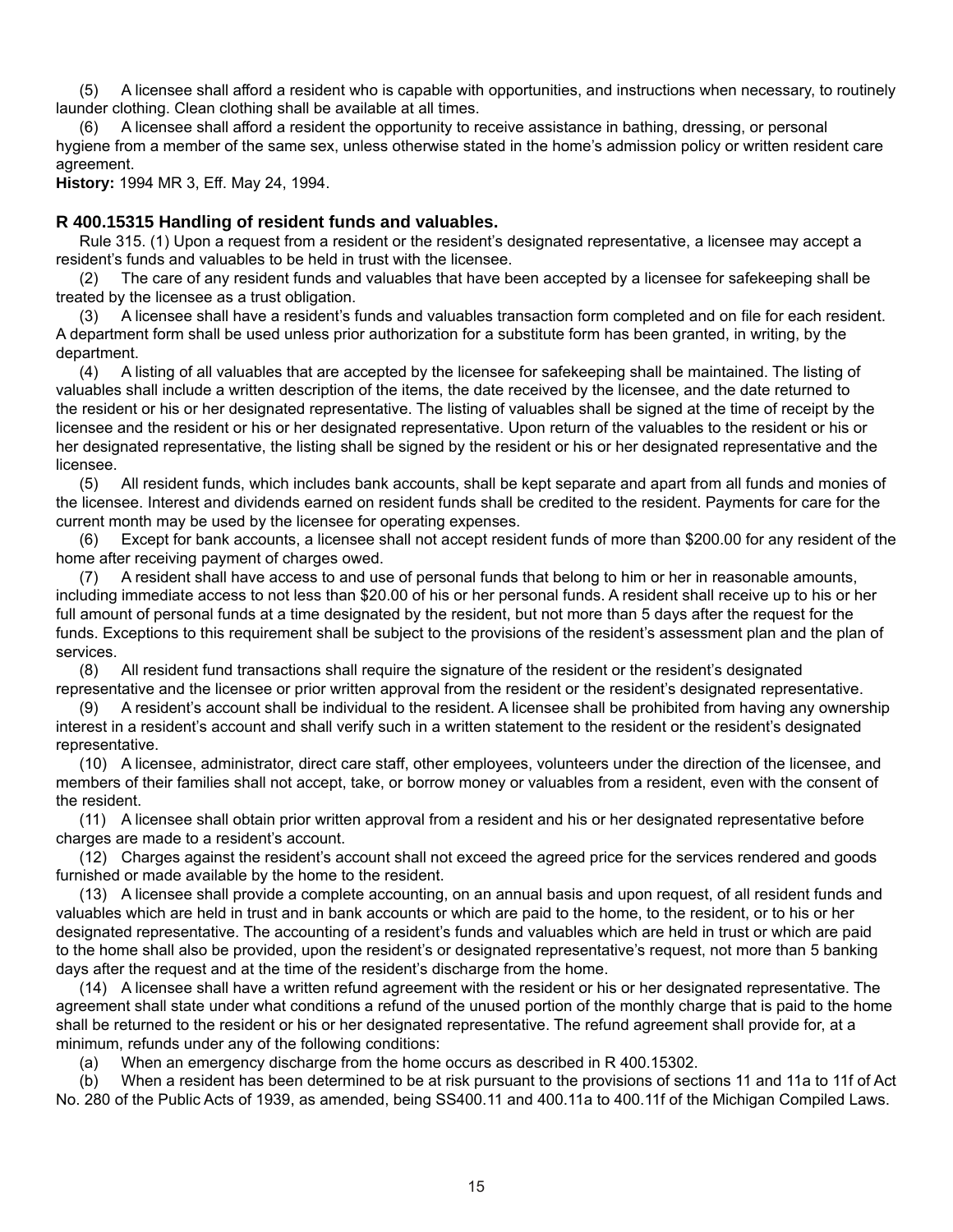(c) When a resident has been determined to be at risk due to substantial noncompliance with these licensing rules which results in the department taking action to issue a provisional license or to revoke or summarily suspend, or refuse to renew, a license and the resident relocates. The amount of the monthly charge that is returned to the resident shall be based upon the written refund agreement and shall be prorated based on the number of days that the resident lived in the home during that month.

(15) Personal property and belongings that are left at the home after the death of a resident shall be inventoried and stored by the licensee. A licensee shall notify the resident's designated representative, by registered mail, of the existence of the property and belongings and request disposition. Personal property and belongings that remain unclaimed, or for which arrangements have not been made, may be disposed of by the licensee after 30 days from the date that written notification is sent to the designated representative.

(16) Personal property and belongings that are left at the home after discharge shall be inventoried and stored by the licensee. The resident and designated representative shall be notified by the licensee, by registered mail, of the existence of property and belongings. Personal property and belongings that remain unclaimed, or for which arrangements have not been made, may be disposed of by the licensee after 30 days from the date that written notification is sent to the resident and the designated representative.

**History:** 1994 MR 3, Eff. May 24, 1994.

#### **R 400.15316 Resident records.**

Rule 316. (1) A licensee shall complete, and maintain in the home, a separate record for each resident and shall provide record information as required by the department. A resident record shall include, at a minimum, all of the following information:

- (a) Identifying information, including, at a minimum, all of the following:
- (i) Name.
- (ii) Social security number, date of birth, case number, and marital status.
- (iii) Former address.
- (iv) Name, address, and telephone number of the next of kin or the designated representative.
- (v) Name, address, and telephone number of the person and agency responsible for the resident's placement in the home.
	- (vi) Name, address, and telephone number of the preferred physician and hospital.
	- Medical insurance.
	- (viii) Funeral provisions and preferences.
	- (ix) Resident's religious preference information.
	- (b) Date of admission.
	- (c) Date of discharge and the place to which the resident was discharged.
	- (d) Health care information, including all of the following:
	- (i) Health care appraisals.
	- (ii) Medication logs.

(iii) Statements and instructions for supervising prescribed medication, including dietary supplements and individual special medical procedures.

- (iv) A record of physician contacts.
- (v) Instructions for emergency care and advanced medical directives.
- (e) Resident care agreement.
- (f) Assessment plan.
- (g) Weight record.
- (h) Incident reports and accident records.
- (i) Resident funds and valuables record and resident refund agreement.
- (j) Resident grievances and complaints.
- (2) Resident records shall be kept on file in the home for 2 years after the date of a resident's discharge from a

home.

**History:** 1994 MR 3, Eff. May 24, 1994.

#### **R 400.15317 Resident recreation.**

Rule 317. (1) A licensee shall make reasonable provision for a varied supply of leisure and recreational equipment and activities that are appropriate to the number, care, needs, age, and interests of the residents.

- (2) Leisure and recreational equipment shall be safe, clean, in good repair, and easily accessible.
- (3) Equipment and materials shall encourage and reinforce all of the following:
- (a) Social interaction.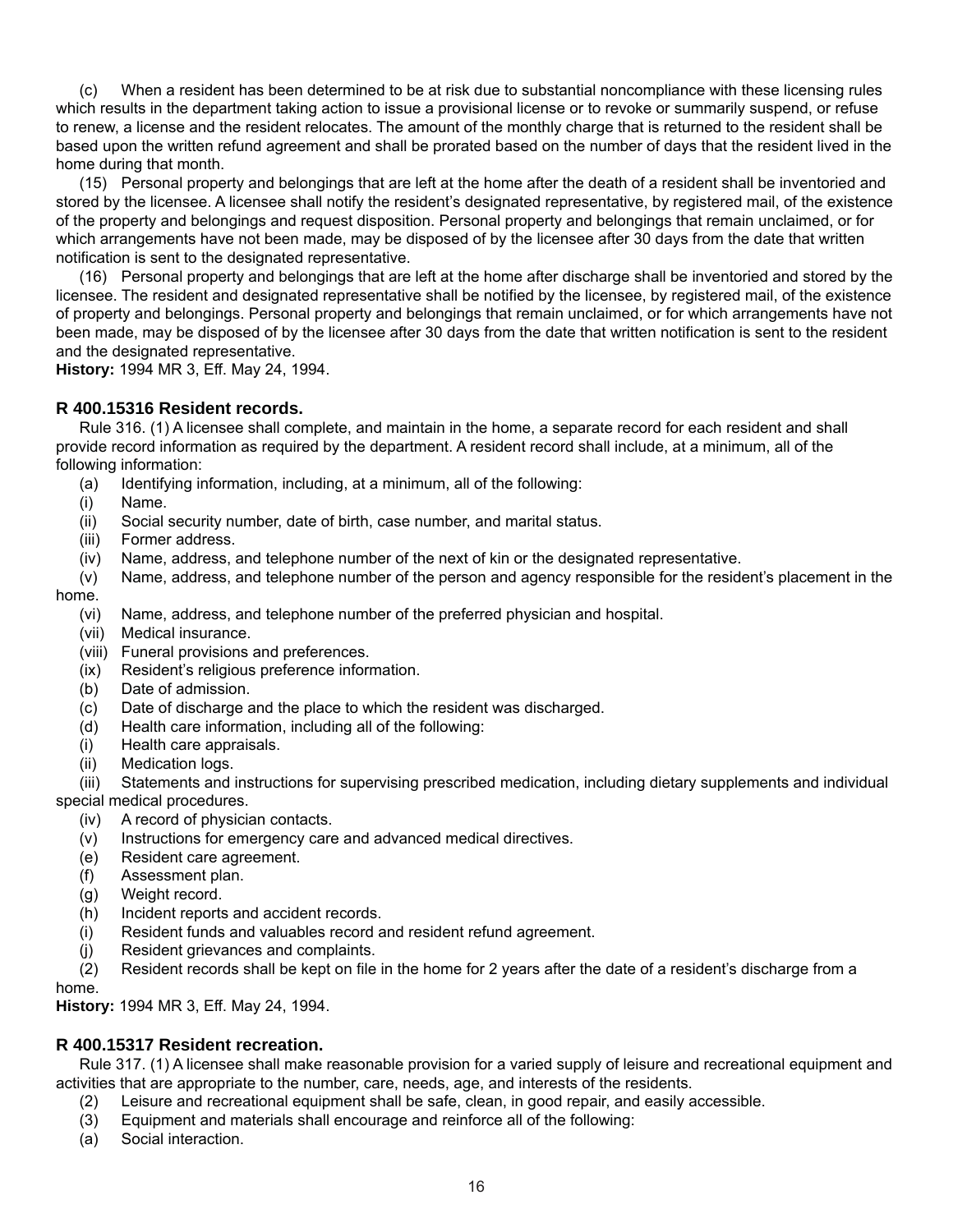- (b) Further growth through firsthand experiences.
- (c) Social graces.
- (d) Productive utilization of leisure time.

**History:** 1994 MR 3, Eff. May 24, 1994.

#### **R 400.15318 Emergency preparedness; evacuation plan; emergency transportation.**

Rule 318. (1) A licensee shall have a written emergency procedure and evacuation plan to be followed in case of fire, medical, or severe weather emergencies. The evacuation plan shall be prominently posted in the home. Residents who require special assistance shall be identified in the written procedure.

(2) An evacuation plan shall, at a minimum, include a floor plan that specifies the locations of evacuation routes and the exiting route to be followed in case of fire.

(3) A telephone shall be available and accessible in a home. Emergency telephone numbers shall, at a minimum, include fire, police, and medical emergency services and shall be conspicuously posted immediately adjacent to telephones.

(4) A licensee shall ensure that residents, all employees, volunteers under the direction of the licensee, and members of the household are familiar with emergency and evacuation procedures.

(5) A licensee shall practice emergency and evacuation procedures during daytime, evening, and sleeping hours at least once per quarter. A record of the practices shall be maintained and be available for department review.

(6) A licensee shall assure emergency transportation through the use of a recognized available community service or vehicle that is owned by the licensee, administrator, or direct care staff on duty. **History:** 1994 MR 3, Eff. May 24, 1994.

#### **R 400.15319 Resident transportation.**

Rule 319. When a home provides transportation for a resident, the licensee shall assure all of the following:

- (a) That a vehicle is in good operating condition.
- $(b)$  That a vehicle carries a basic first aid kit.
- (c) That residents who are transported by truck ride only in the cab.

(d) That a vehicle operator has a valid driver's license. A licensee who uses a motor vehicle with a manufacturer's rated seating capacity of 16 or more persons shall comply with the provisions of section 715a of Act No. 300 of the Public Acts of 1949, as amended, being S257.715a of the Michigan Compiled Laws.

**History:** 1994 MR 3, Eff. May 24, 1994.

## **PART 4. ENVIRONMENTAL CONDITIONS**

#### **R 400.15401 Environmental health.**

Rule 401. (1) Private water systems shall be in compliance with R 325.10101 et seq. of the Michigan Administrative Code. A bacteriological report confirming water quality shall be required during the initial inspection and every 2 years thereafter. Group homes that use a community-approved water system need not be in compliance with this requirement.

(2) Hot and cold running water that is under pressure shall be provided. A licensee shall maintain the hot water temperature for a resident's use at a range of 105 degrees Fahrenheit to 120 degrees Fahrenheit at the faucet.

(3) All sewage shall be disposed of in a public sewer system or, in the absence thereof, in a manner that is approved by the health authority.

(4) All garbage and rubbish that contains food wastes shall be kept in leakproof, nonabsorbent containers. The containers shall be kept covered with tight-fitting lids and shall be removed from the home daily and from the premises at least weekly.

(5) An insect, rodent, or pest control program shall be maintained as necessary and shall be carried out in a manner that continually protects the health of residents.

(6) Poisons, caustics, and other dangerous materials shall be stored and safeguarded in nonresident areas and in non-food preparation storage areas.

(7) Each habitable room shall have direct outside ventilation by means of windows, louvers, air-conditioning, or mechanical ventilation. During fly season, from April to November, each door, openable window, or other opening to the outside that is used for ventilation purposes shall be supplied with a standard screen of not less than 16 mesh.

Hand-washing facilities that are provided in both the kitchen and bathroom areas shall include hot and cold water, soap, and individual towels, preferably paper towels.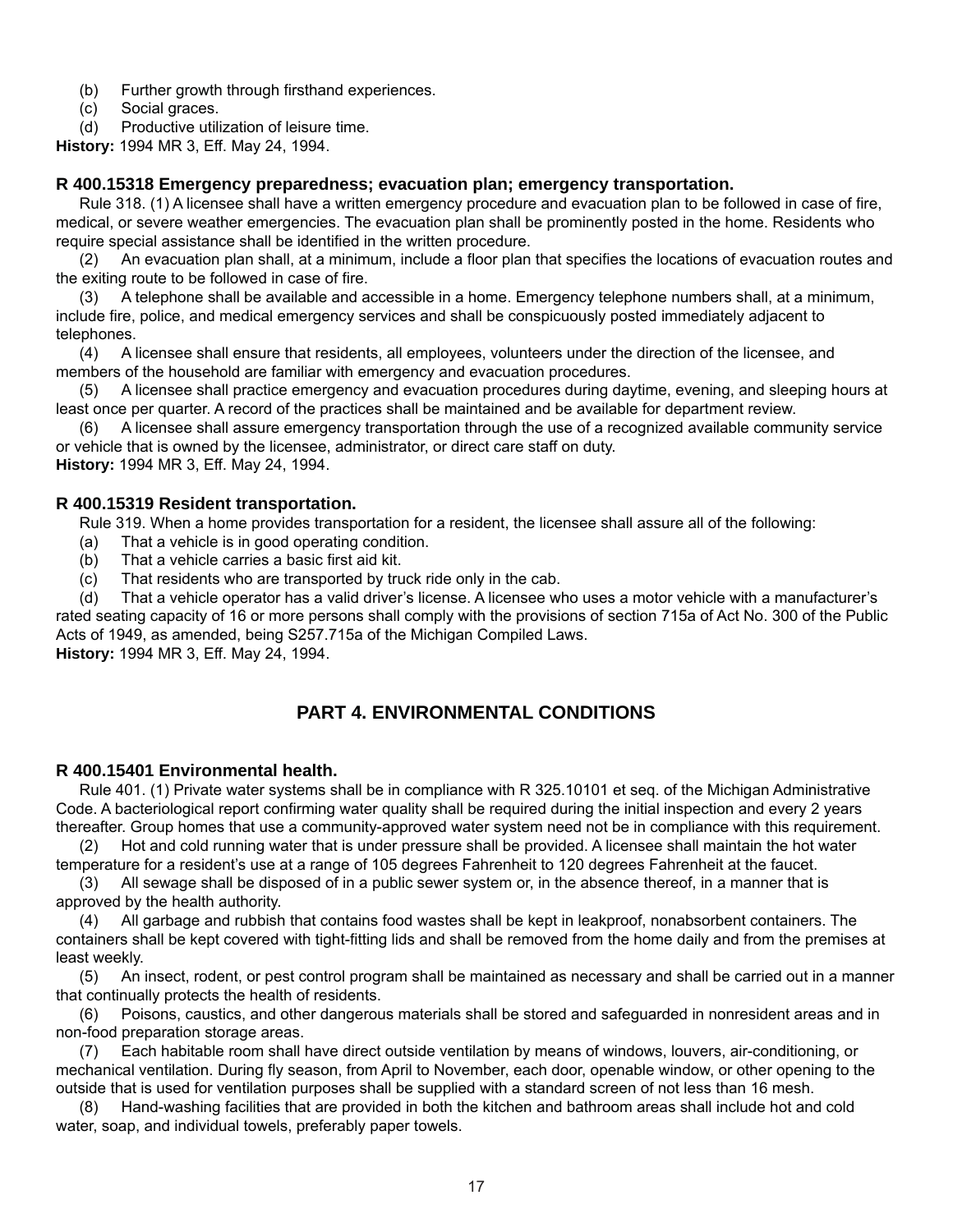(9) When a resident is discharged, his or her room and its contents shall be thoroughly cleaned. Blankets and spreads shall be sanitized.

**History:** 1994 MR 3, Eff. May 24, 1994.

#### **R 400.15402 Food service.**

Rule 402. (1) All food shall be from sources that are approved or considered satisfactory by the department and shall be safe for human consumption, clean, wholesome and free from spoilage, adulteration, and misbranding.

(2) All food shall be protected from contamination while being stored, prepared, or served and during transportation to a facility.

(3) All perishable food shall be stored at temperatures that will protect against spoilage. All potentially hazardous food shall be kept at safe temperatures. This means that all cold foods are to be kept cold, 40 degrees Fahrenheit or below, and that all hot foods are to be kept hot, 140 degrees Fahrenheit or above, except during periods that are necessary for preparation and service. Refrigerators and freezers shall be equipped with approved thermometers.

(4) All food service equipment and utensils shall be constructed of material that is nontoxic, easily cleaned, and maintained in good repair. All food services equipment and eating and drinking utensils shall be thoroughly cleaned after each use.

(5) A home shall be properly equipped as required by the health authority, to prepare and serve adequate meals.

(6) Household and cooking appliances shall be properly installed according to the manufacturer's recommended safety practices. Where metal hoods or canopies are provided, they shall be equipped with filters. The filters shall be maintained in an efficient condition and kept clean at all times. All food preparation surfaces and areas shall be kept clean and in good repair.

**History:** 1994 MR 3, Eff. May 24, 1994.

#### **R 400.15403 Maintenance of premises.**

Rule 403. (1) A home shall be constructed, arranged, and maintained to provide adequately for the health, safety, and well-being of occupants.

(2) Home furnishings and housekeeping standards shall present a comfortable, clean, and orderly appearance.

(3) All living, sleeping, hallway, storage, bathroom, and kitchen areas shall be well lighted and ventilated.

(4) A roof, exterior walls, doors, skylights, and windows shall be weathertight and watertight and shall be kept in sound condition and good repair.

(5) Floors, walls, and ceilings shall be finished so as to be easily cleanable and shall be kept clean and in good repair.

(6) All plumbing fixtures and water and waste pipes shall be properly installed and maintained in good working condition. Each water heater shall be equipped with a thermostatic temperature control and a pressure relief valve, both of which shall be in good working condition.

(7) All water closet compartments, bathrooms, and kitchen floor surfaces shall be constructed and maintained so as to be reasonably impervious to water and to permit the floor to be easily kept in a clean condition.

(8) Stairways shall have sturdy and securely fastened handrails. The handrails shall be not less than 30, nor more than 34, inches above the upper surface of the tread. All exterior and interior stairways and ramps shall have handrails on the open sides. All porches and decks that are 8 inches or more above grade shall also have handrails on the open sides.

(9) Stairway risers and treads shall be a uniform and consistent size. Stairways that form a part of a required means of egress shall change direction at landings only.

(10) Scatter or throw rugs on hard finished floors shall have a nonskid backing.

(11) Handrails and nonskid surfacing shall be installed in showers and bath areas.

(12) Sidewalks, fire escape routes, and entrances shall be kept reasonably free of hazards, such as ice, snow, and debris.

(13) A yard area shall be kept reasonably free from all hazards, nuisances, refuse, and litter.

(14) Hot water pipes and steam radiators that are located in resident occupied areas shall be shielded to protect against burns.

(15) A written report shall be made to the adult foster care licensing division of the department, the resident's designated representative, and the responsible agency within 48 hours, excluding holidays and weekends, of the occurrence of any fire and property damage of more than \$5,000.00.

**History:** 1994 MR 3, Eff. May 24, 1994.

#### **R 400.15404 Laundry.**

Rule 404. A home shall make adequate provision for the laundering of a resident's personal laundry. **History:** 1994 MR 3, Eff. May 24, 1994.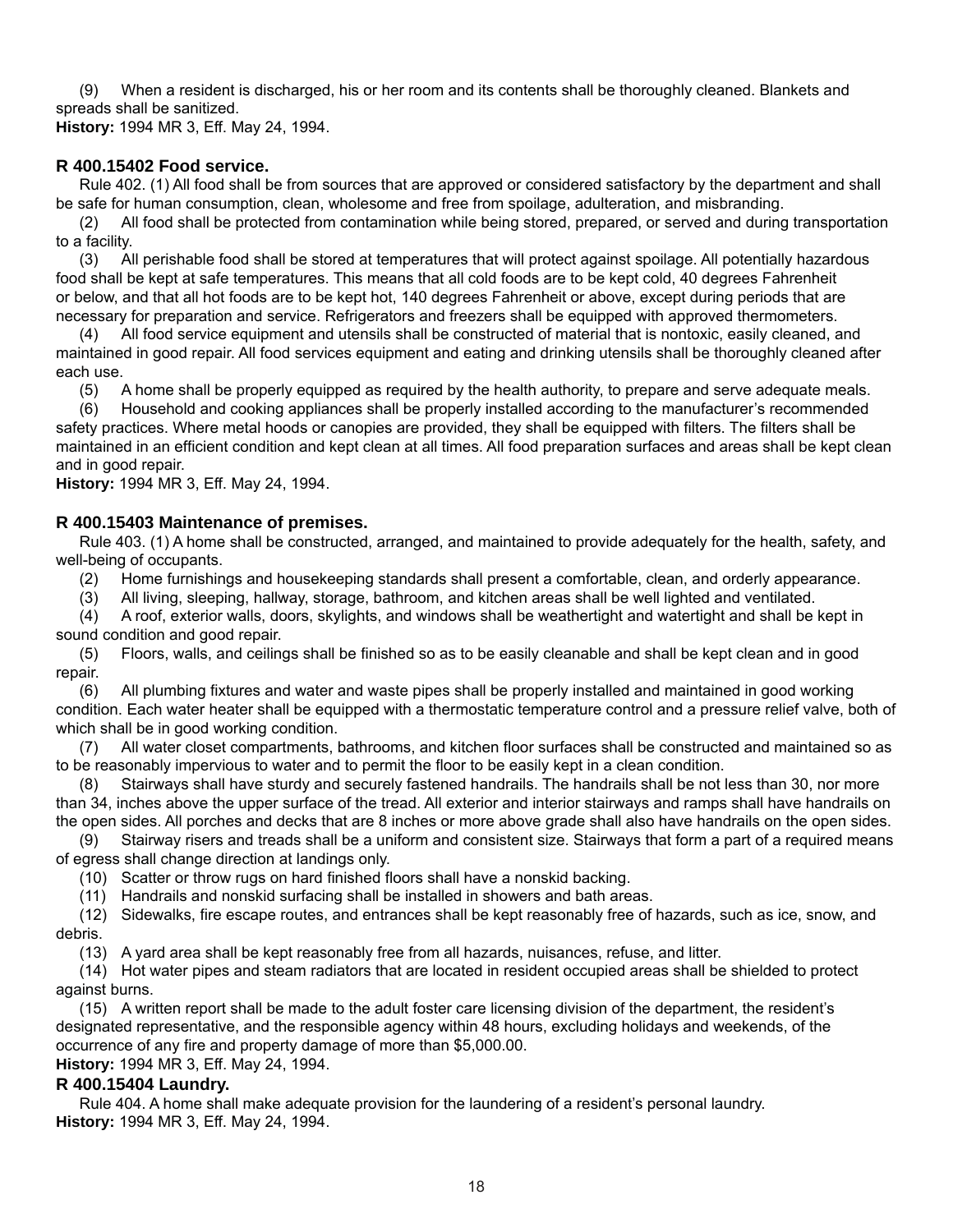#### **R 400.15405 Living space.**

Rule 405. (1) A licensee shall provide, per occupant, not less than 35 square feet of indoor living space, exclusive of bathrooms, storage areas, hallways, kitchens, and sleeping areas.

(2) A resident shall be provided with reasonable storage space for storing his or her personal belongings.

(3) Living, dining, bathroom, and sleeping areas used by residents who have impaired mobility shall be accessible and located on the street floor level of the home that contains the required means of egress.

 $(4)$  A resident shall not be housed above a second floor of a 3-story residence. This subrule shall not apply to those licensees who were approved to house residents above the second floor of a 3-story residence, who were licensed on the effective date of these rules, and whose license has been in continuous effect.

(5) Where there is a change of ownership or a change in licensee for those licensees and homes that were licensed on the effective date of these rules and whose licenses have been in continuous effect, use of living space above the second floor of a 3-story residence shall be allowed to continue without interruption when all of the following conditions have been met:

(a) The resident or his or her designated representative has agreed, in writing, to continue to reside above the second floor of the 3-story residence.

- (b) The home is in compliance with all applicable state fire safety and environmental health standards.
- $(c)$  The licensee meets all applicable staffing requirements as set forth in R 400.15206.
- (d) The licensee is in compliance with the emergency preparedness provisions as required in these rules.

(6) The living, dining, bathroom, and sleeping areas for residents shall be contained within the home.

(7) A group home shall provide 1 or more multipurpose areas of adequate size for training, recreation, family-style dining and other diversional and social activities.

(8) A home shall have dining space that can accommodate all residents of the home at the same time.

(9) The provisions of subrule (1) of this rule shall not apply to those licensees who are licensed on the effective date of these rules and whose licenses have been in continuous effect. A variance that is granted pursuant to the provisions of this rule is not transferable from one licensee to another.

**History:** 1994 MR 3, Eff. May 24, 1994.

#### **R 400.15406 Room temperature.**

Rule 406. All resident-occupied rooms of a home shall be heated at a temperature range between 68 and 72 degrees Fahrenheit during non-sleeping hours. Precautions shall be taken to prevent prolonged resident exposure to stale, noncirculating air that is at a temperature of 90 degrees Fahrenheit or above. Variations from the requirements of this rule shall be based upon a resident's health care appraisal and shall be addressed in the resident's written assessment plan. The resident care agreement shall address the resident's preferences for variations from the temperatures and requirements specified in this rule.

**History:** 1994 MR 3, Eff. May 24, 1994.

#### **R 400.15407 Bathrooms.**

Rule 407. (1) Bathrooms and toilet facilities that do not have windows shall have forced ventilation to the outside. Bathroom windows that are used for ventilation shall open easily.

(2) Toilets, bathtubs, and showers shall provide for individual privacy.

(3) Bathrooms shall have doors. Only positive-latching, non-locking-against-egress hardware may be used. Hooks and eyes, bolts, bars, and other similar devices shall not be used on bathroom doors.

(4) A home shall have a minimum of 1 toilet, 1 lavatory, and 1 bathing facility for every 8 occupants of the home.

(5) At least 1 toilet and 1 lavatory that are available for resident use shall be provided on each floor that has resident bedrooms.

(6) At least 1 bathing facility that is available for resident use shall be provided on each floor that has resident bedrooms.

(7) The provisions of subrule (6) of this rule shall not apply to those licensees who are licensed on the effective date of these rules and whose licenses have been in continuous effect.

**History:** 1994 MR 3, Eff. May 24, 1994.

#### **R 400.15408 Bedrooms generally.**

Rule 408. (1) A room shall not be used as a resident bedroom if more than 1/2 of the room height is below grade, except where the ceiling of such portion of a building is located 5 feet or more above grade for more than 25% of the perimeter measurement of the building. Such acceptable bedrooms shall be provided 2 acceptable means of egress.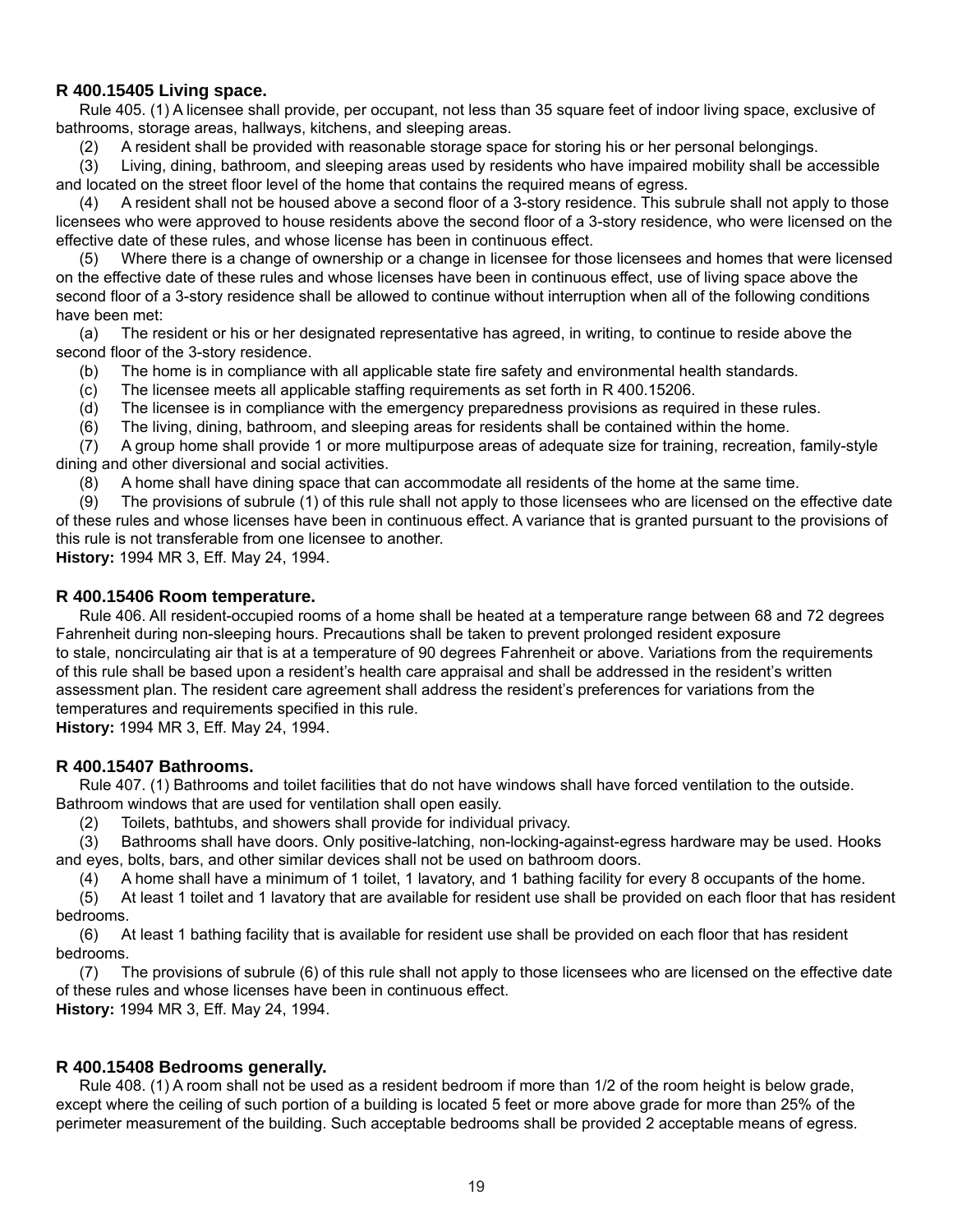(2) A living room, dining room, hallway, or other room that is not ordinarily used for sleeping or a room that contains a required means of egress shall not be used for sleeping purposes by anyone.

(3) Bedrooms for residents shall be separated from halls, corridors, and other rooms by floor-to-ceiling walls that do not have openings, except for doorways.

(4) Interior doorways of bedrooms that are occupied by residents shall be equipped with a side-hinged, permanently mounted door that is equipped with positive-latching, non-locking-against-egress hardware.

(5) Traffic to and from any room shall not be through a resident bedroom.

(6) For 2 adjoining rooms to be considered as 1 bedroom, there shall be a 7-foot horizontal opening between the rooms.

(7) Bedrooms shall have at least 1 easily openable window.

(8) Residents of the opposite sex shall not occupy the same bedroom for sleeping purposes, unless they are husband and wife.

(9) A resident who has impaired mobility shall not sleep in or be assigned a bedroom that is located above the street floor of the home.

**History:** 1994 MR 3, Eff. May 24, 1994.

#### **R 400.15409 Bedroom space; "usable fl oor space" defi ned.**

Rule 409. (1) As used in this rule, "usable floor space" means floor space that is under a ceiling which is not less than 6 feet, 6 inches in height, excluding closets and space that is under a portable wardrobe. When determining usable floor space, an alcove or any other part of the room that does not have at least a 7-foot horizontal dimension shall be excluded.

(2) A single occupancy bedroom shall have not less than 80 square feet of usable floor space.

(3) A multioccupancy resident bedroom shall have not less than 65 square feet of usable floor space per bed.

(4) A maximum of 2 beds shall be allowed in any multioccupancy bedroom, except as provided in subrule (5) of this rule.

(5) A maximum of 4 beds shall be allowed in any multioccupancy bedroom for those licensees and homes that were licensed on the effective date of these rules and that have had licenses in continuous effect.

(6) Where there is a change of ownership or a change in licensee for those licensees and homes that were licensed on the effective date of these rules and whose licenses have been in continuous effect, a maximum 4 beds shall be allowed in any multioccupancy bedroom when all of the following conditions have been met:

(a) The resident or his or her designated representative has agreed, in writing, to continue to reside in the multioccupancy room.

(b) The home is in compliance with all applicable state fire safety and environmental health standards.

(c) The multioccupancy bedroom provides not less than 70 square feet (65 square feet for homes licensed on or before December 31, 1976) of usable floor space per bed. "Usable floor space" means the floor space under a ceiling that is not less than 6 feet 6 inches in height.

(d) The licensee has made provision for individual privacy as required in these rules.

(7) There shall not be less than a 3-foot clearance between beds in a multioccupancy bedroom.

**History:** 1994 MR 3, Eff. May 24, 1994.

#### **R 400.15410 Bedroom furnishings.**

Rule 410. (1) The bedroom furnishings in each bedroom shall include all of the following:

- (a) An adequate closet or wardrobe.
- (b) Lighting that is sufficient for reading and other resident activities.
- (c) A bureau or dresser or equivalent.
- (d) At least 1 chair.
- (2) A resident bedroom shall be equipped with a mirror that is appropriate for grooming.
- (3) Provision shall be made for a resident to mount or hang pictures or decorative items on his or her bedroom

walls.

- (4) All of the following shall not be used by residents for sleeping:
- (a) Roll-a-way beds.
- (b) Cots.
- (c) Double-deck beds.
- (d) Stacked bunks.
- (e) Hide-a-beds.
- (f) Daybeds.

(5) A licensee shall provide a resident with a bed that is not less than 36 inches wide and not less than 72 inches

long. The foundation shall be clean, in good condition, and provide adequate support. The mattress shall be clean,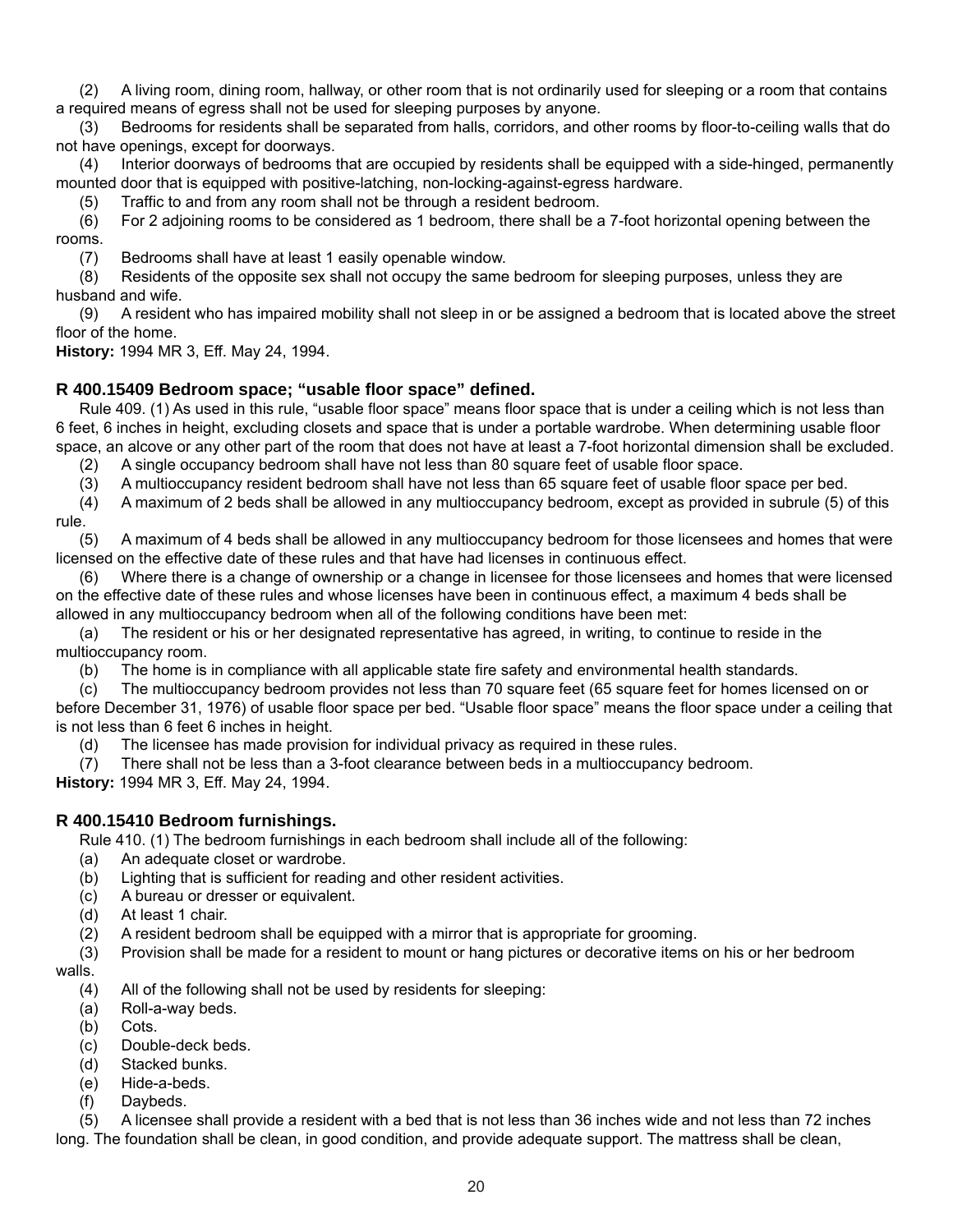comfortable, in good condition, well protected, and not less than 5 inches thick or 4 inches thick if made of synthetic materials. The use of a water bed is not prohibited by this rule. **History:** 1994 MR 3, Eff. May 24, 1994.

#### **R 400.15411 Linens.**

Rule 411. (1) A licensee shall provide clean bedding that is in good condition. The bedding shall include 2 sheets, a pillow case, a minimum of 1 blanket, and a bedspread for each bed. Bed linens shall be changed and laundered at least once a week or more often if soiled.<br>(2) A licensee shall provide at

A licensee shall provide at least 1 standard bed pillow that is comfortable, clean, and in good condition for each resident bed.

(3) A licensee shall provide bath towels and washcloths. Towels and washcloths shall be changed and laundered not less than twice weekly or more often if soiled.

**History:** 1994 MR 3, Eff. May 24, 1994.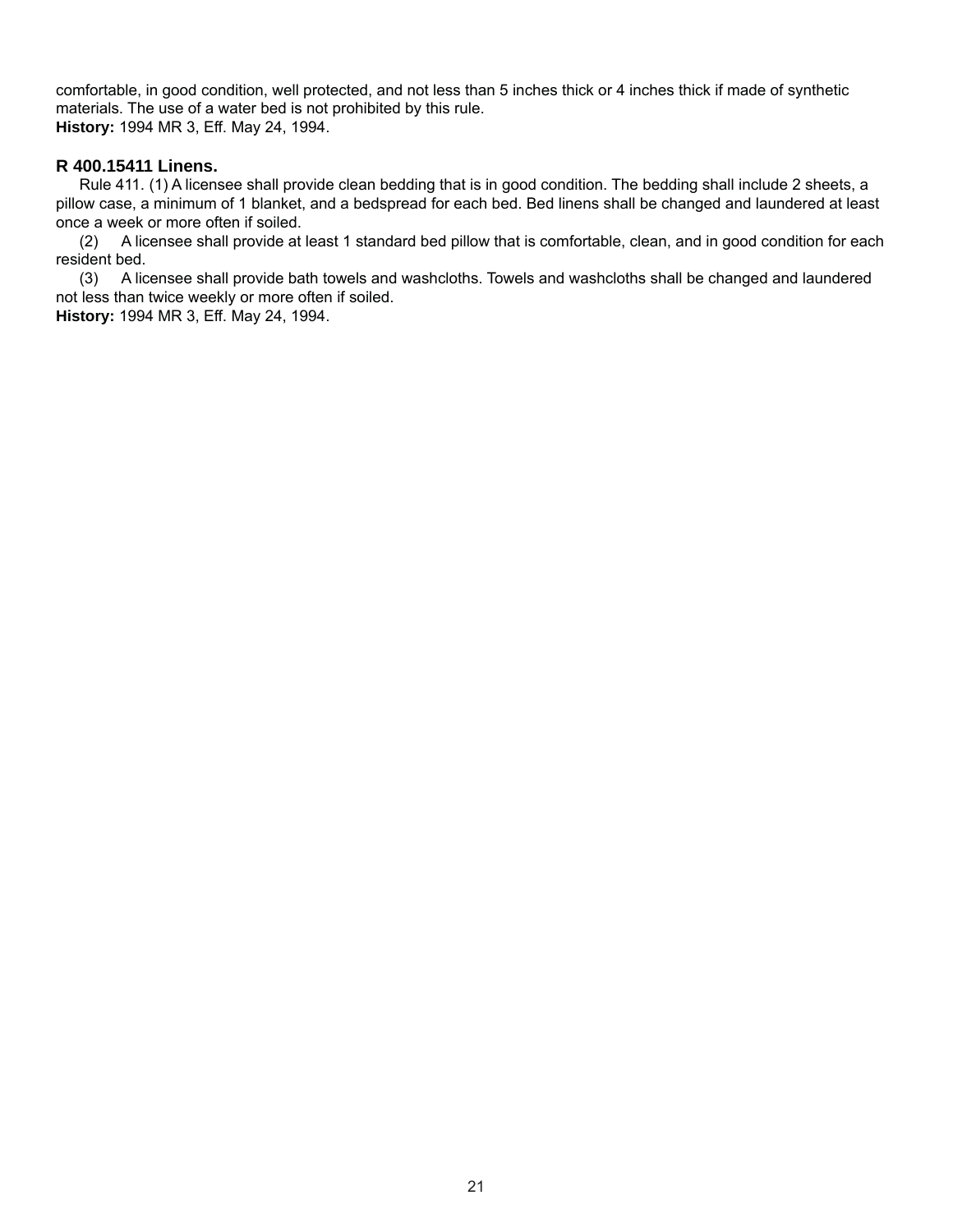## **ADMINISTRATIVE RULES CONCERNING THE GOOD MORAL CHARACTER REQUIREMENTS OF LICENSE APPLICANTS**

The Child Care Organization and Adult Foster Care Facility Licensing Acts require the Michigan Department of Licensing and Regulatory Affairs to be satisfied that the applicant, registrant, or owners, partners, or directors of the facility if the applicant is other than an individual, are of good moral character prior to issuance or renewal of a license or registration. The goal and responsibility of the licensing programs administered by the Department's Bureau of Community and Health Systems is to protect by prevention the adults and children who use Michigan's licensed residential and child care programs through the identification of risks and the causes of predictable harm.

For the purpose of these rules, references to the Department of Social Services mean the Michigan Department of Licensing and Regulatory Affairs.

#### **GOOD MORAL CHARACTER**

These rules were filed with the Secretary of State on January 12, 1988, and became effective on January 28, 1988.

*(By authority conferred on the Department of Social Services by section 9 of Act No. 380 of the Public Acts of 1965, as amended, Section 2 and 5 of Act No. 116 of the Public Acts of 1973, as amended, and Sections 5, 10, and 13 of Act No. 218 of the Public Acts of 1979, as amended, being §§16.109, 722,112, 722.115, 338.43, 400.705, 400.710, and 400.713 of the Michigan Compiled Laws.)*

#### **R 400.1151 License issuance.**

Rule 1. (1) A license, approval, or registration for a child care organization, as defined by Act No. 116 of the Public Acts of 1973, as amended, being §722.111 et seq. of the Michigan Compiled Laws, or an adult foster care facility, as defined by Act No. 218 of the Public Acts of 1979, as amended, being §400.701 et seq. of the Michigan Compiled Laws, shall not be issued by the Department of Social Services if the license applicant lacks good moral character.

(2) For purposes of criminal background investigations, "license applicant' means a licensee, a registrant, or a person with direct responsibility for daily operation of the facility to be licensed or approved. **History:** 1988 MR 1, Eff. Jan. 28, 1988.

#### **R 400.1152 Offenses evidencing lack of good moral character; applicability.**

Rule 2. (1) the following offenses presume a lack of good moral character for purposes of issuing an original or renewal license, a certificate of registration, or an approval to a child care organization, as defined by Act No. 116 of the Public Acts of 1973, as amended, being §722.111 et seq. of the Michigan Compiled Laws, and for issuing an original or renewal license to an adult foster care facility, as defined by Act No. 218 of the Public Acts of 1979, as amended, being §400.701 et seq. of the Michigan Compiled Law:

(a) Conviction of the license applicant, in a court of competent jurisdiction, of any crime involving a substantial misrepresentation of any material fact, including any of the following:

- (i) Bribery.
- (ii) Fraud.
- (iii) Filing of false claims.
- $(iv)$  Aiding or abetting the filing of false claims.
- (v) Allowing an establishment to be used for illegal purposes.

(b) Conviction of the license applicant, in a court of competent jurisdiction, of any crime involving any of the following:

- (i) Homicide.
- (ii) Murder.
- (iii) Manslaughter.
- (iv) Mayhem.
- (v) Negligent homicide.

(vi) Attempts to commit any of the offenses specified in paragraphs (i) and (ii) of this subdivision.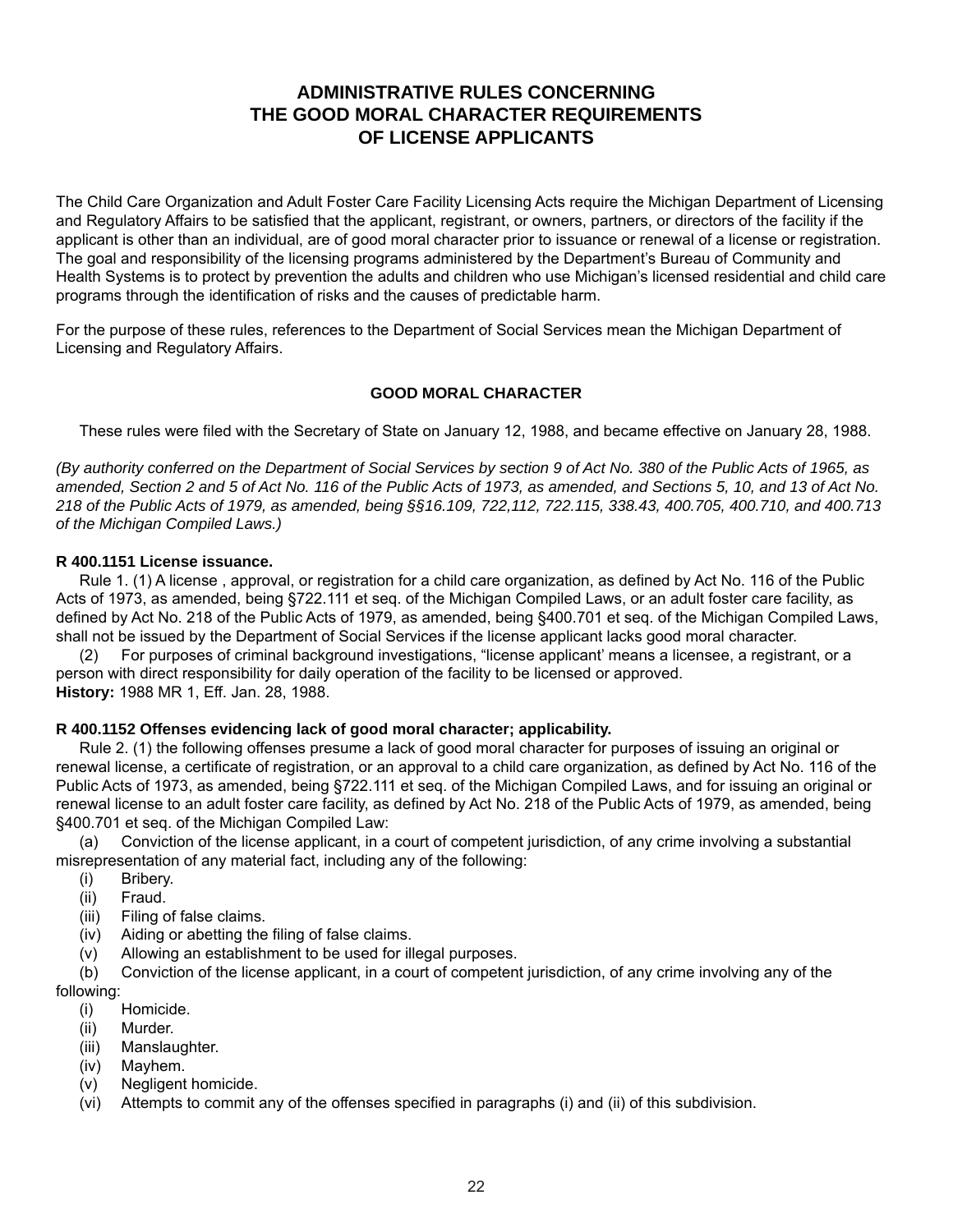(c) Conviction of the license applicant, in a court of competent jurisdiction, of any crime, felony, or misdemeanor involving either of the following:

- (i) Assault.
- (ii) Battery.

(d) Conviction of the license applicant, in a court of competent jurisdiction, of any crime which involves a violent act, or a threat of a violent act, against a person or a crime constituting a sexual offense, which shall include any of the following:

- (i) Criminal sexual conduct in any degree.
- $(ii)$  Activity for profit involving any of the following:
- (A) Child abuse, neglect, or exploitation.<br>(B) Kidnapping
- Kidnapping
- (C) Adoption schemes.
- (D) Prostitution or related crimes.
- (iii) Cruelty toward, or torture of, any person.
- $(iv)$  Attempts to commit any of the offenses specified in paragraphs  $(i)$  and  $(iii)$  of this subdivision.
- (e) Conviction of the license applicant, in a court of competent jurisdiction, of any of the following crimes:
- (i) Robbery.
- (ii) Armed robbery.
- (iii) Burglary.
- (iv) Receiving stolen property.
- (v) Concealing stolen property.
- (vi) Extortion.
- (vii) Obtaining property by false pretenses.
- (viii) Larceny by trick.
- (ix) Larceny by conversion.
- (x) Embezzlement.
- (xi) Arson.
- (xii) Offenses involving narcotics, alcohol or controlled substances that result in a felony conviction.
- (xiii) Offenses involving any of the following:
- (A) Adultering drugs, controlled substances, or preparations.
- (B) Poisoning.
- (C) Unlawful manufacture or delivery of drugs or possession with intent to manufacture or deliver drugs.
- (xiv) Attempts to commit any of the offenses specified in paragraphs (i), (ii), and (iii) of this subdivision.

(2) The department of social services shall provide the license applicant with written notice regarding the findings as identified in subrule (1) of this rule as evidencing a lack of good moral character.

(3) The license applicant shall be afforded the opportunity to have an informal conference with department of social services representatives to demonstrate that he or she is a good moral character.

(4) Where an offense or offenses identified in subrule (1) of this rule exist, a license issuance or a certificate of registration is still recommended, the recommendation shall be reviewed by the department's administrative licensing officials for a final determination as to the issuance of a license or certificate of registration.

(5) The department of social services shall provide the license applicant with a written response, as soon as practicable after the review, indicating the determination of the licensing representative.

(6) The department of social services shall provide a license applicant with written notice regarding appeal rights if applicable as provided by Act No. 306 of the Public acts of 1969, as amended, being §24.201 et seq. of the Michigan Compiled Laws, Act No. 116 of the Public Acts of 1973, as amended, being §722.111 et seq. of the Michigan compiled Laws, and Act No. 218 of the Public Acts of 1979, as amended, being §400.701 et seq. of the Michigan Compiled Laws, where there is official notification of the intent to deny the issue of a license or certificate of registration to an applicant or registrant based upon the license applicant's lack of good moral character. **History:** 1988 MR 1, Eff. Jan. 28, 1988.

#### **R 4010.1153 Denial of license renewal based upon previously reviewed convictions prohibited; exception.**

Rule 3. The department shall not deny the license or certificate of registration renewal of a current licensee or registrant based upon convictions which had bene reviewed when the license or certificate was issued. However, if new findings or new convictions are disclosed, the department will consider previously reviewed convictions when deciding to approve or deny the license or certificate renewal application of a current licensee.

**History:** 1988 MR 1, Eff. Jan. 28, 1988.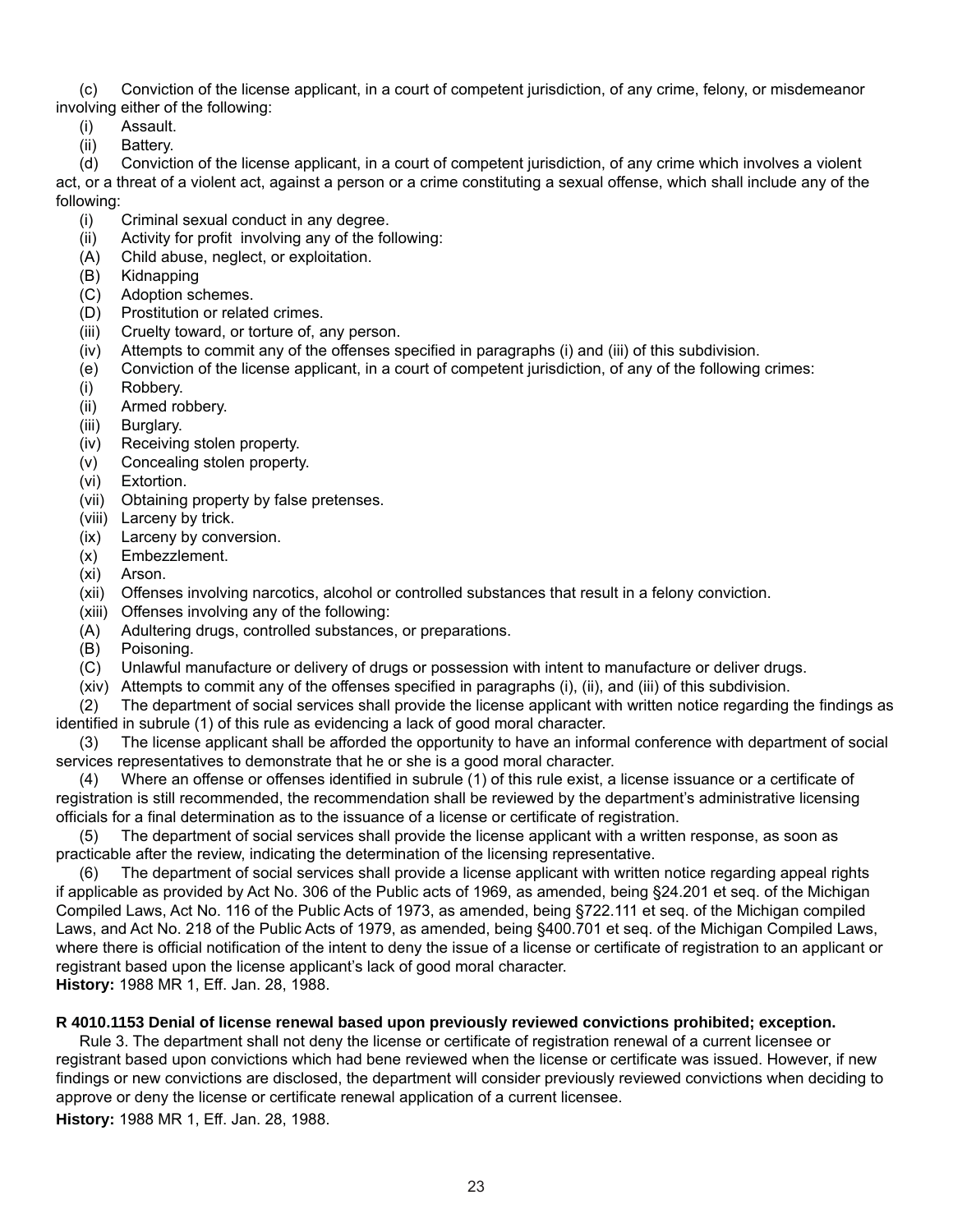#### **MICHIGAN DEPARTMENT OF LICENSING AND REGULATORY AFFAIRS**

## **BUREAU OF COMMUNITY AND HEALTH SYSTEMS ADULT FOSTER CARE AND CAMP LICENSING DIVISION ADULT FOSTER CARE FACILITY LICENSING AND CHILD CARE ORGANIZATIONS**

### **CONTESTED CASE HEARINGS**

Filed with the Secretary of State on September 7, 1999 This rule takes effect 15 days after filing with the Secretary of State

(By authority conferred on the director of the department of consumer and industry services by section 2 of Act No. 116 of the Public Acts of 1973, as amended, section 10 of Act No. 218 of the Public Acts of 1979, as amended, and Executive Reorganization Order No. 1996-1, being §§722.112, 400.710, and 330.3101 of the Michigan Compiled Laws)

#### **R 400.16001 Defi nitions.**

Rule 1. (1) As used in these rules:

(a) "Act" means Act No. 116 of the Public Acts of 1973, as amended, being §722.111 et seq. of the Michigan Compiled Laws.

(b) "Act No. 218" means Act No. 218 of the Public Acts of 1979, as amended, being §400.701 et seq. of the Michigan Compiled Laws.

(c) "Noncompliance" means a violation of the act or act 218, an administrative rule promulgated under the act or act 218, or the terms of a license or a certificate of registration.

(d) "Substantial noncompliance" means repeated violations of the act or act 218 or an administrative rule promulgated under the act or act 218, or noncompliance with the act or act 218, or a rule promulgated under the act or act 218, or the terms of a license or a certificate of registration that jeopardizes the health, safety, care, treatment, maintenance, or supervision of individuals receiving services or, in the case of an applicant, individuals who may receive services.

(e) "Willful noncompliance" means, after receiving a copy of the act or act 218, the rules promulgated under the act or act 218 and, for a license, a copy of the terms of a license or a certificate of registration, an applicant or licensee knew or had reason to know that his or her conduct was a violation of the act or act 218, rules promulgated under the act or act 218, or the terms of a license or a certificate of registration.

(2) Except as provided in subrule (1) of this rule, a term defined in Act No. 306 of the Public Acts of 1969, as amended, being §§24.201 et seq. of the Michigan Compiled Laws, shall have the same meaning when used in these rules.

(3) The definitions in this rule apply to matters under the act and act 218 for contested case hearings.

April 20, 1999